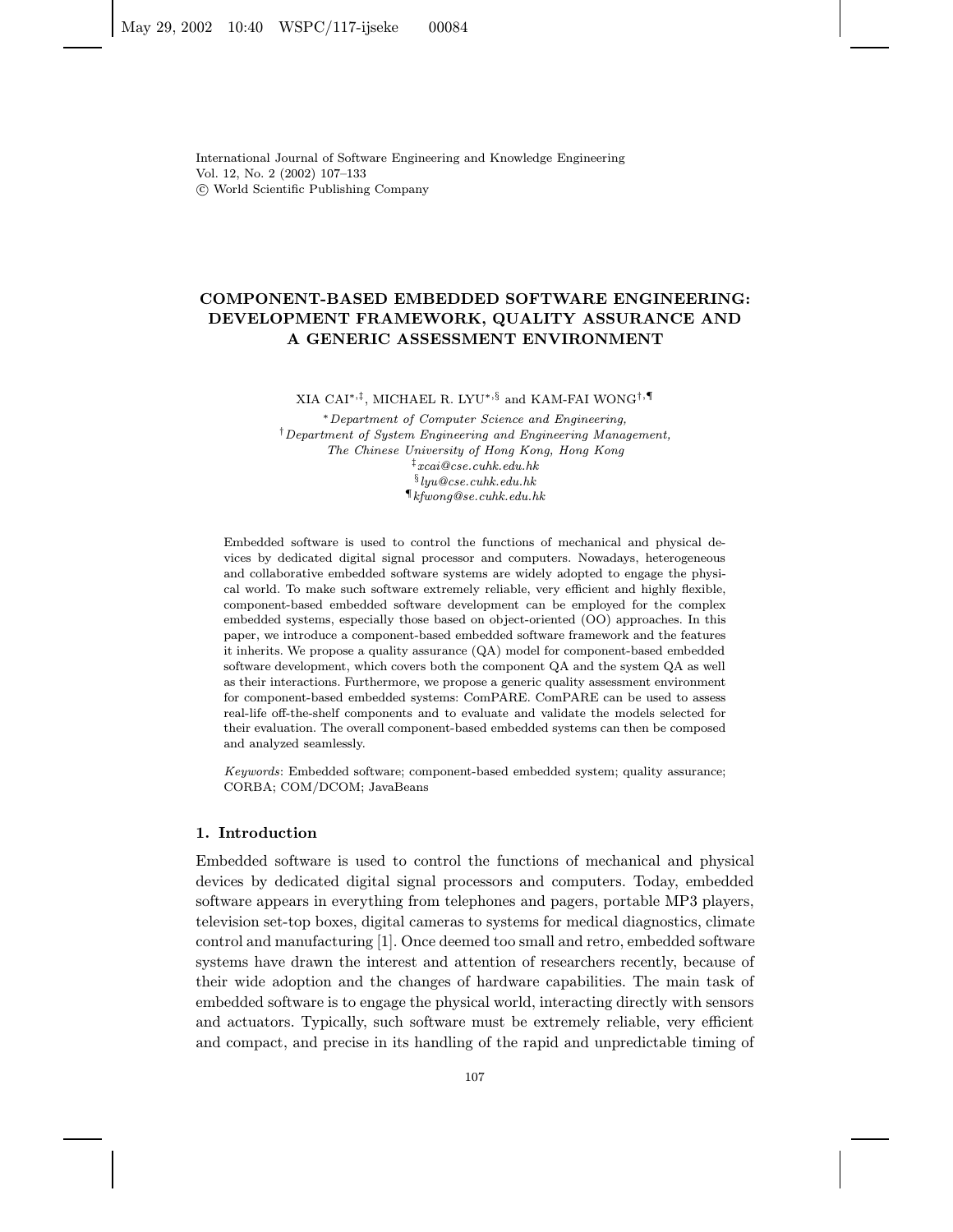inputs and outputs [2]. Generally, embedded systems have the following features: inherent complexity, hardware/software concurrency, tight cost and performance constraints, and heterogeneous.

To achieve high reliability, efficiency and flexibility, embedded software systems can be built from some existing modules from a third party [3]. Such modules can be regarded as "components", which is the fundamental idea of componentbased software development (CBSD). The component-based software development approach is one of the most promising solutions for the emerging high development cost, low productivity, unmanageable software equality and high risk, and move to new technology in software development today [4]. This approach is based on the idea that software systems can be developed by selecting appropriate off-the-shelf components and then assembling them with a well-defined software architecture [5]. This new software development approach is very different from the traditional approach in which software systems can only be implemented from scratch. These commercial off-the-shelf (COTS) components can be developed by different developers using different languages and different platforms. This can be shown in Fig. 1, where COTS components can be checked out from a component repository, and assembled into a target software system.

In general, a component has three main features:

- (1) a component is an independent and replaceable part of a system that fulfills a clear function;
- (2) a component works in the context of a well-defined architecture; and
- (3) a component communicates with other components by its interface [6].

Current component technologies have been used to implement different embedded software systems, such as embedded web servers and embedded databases [3]. As embedded software often encapsulates domain expertise, and becomes more complex, modular, adaptive, and network-aware, the emerging embedded software components business is a consequence of this trend [2].

To ensure that a component-based software system can run properly and effectively, the system architecture is the most important factor. According to both the research community [7] and industry practice [8], the system architecture of component-based embedded software systems should be a layered and modular architecture. This architecture can be seen in Fig. 2. The top application layer is the application systems supporting various customers. The second layer consists of components engaged in only a specific embedded-system or application domain, including components usable in more than a single application. The third layer is cross-system middleware components consisting of common software and interfaces to other established entities. The fourth layer of system software components includes basic components that interface with the underlying operating systems and hosting hardware. Finally, the lowest two layers are the operating system and hardware layers [9].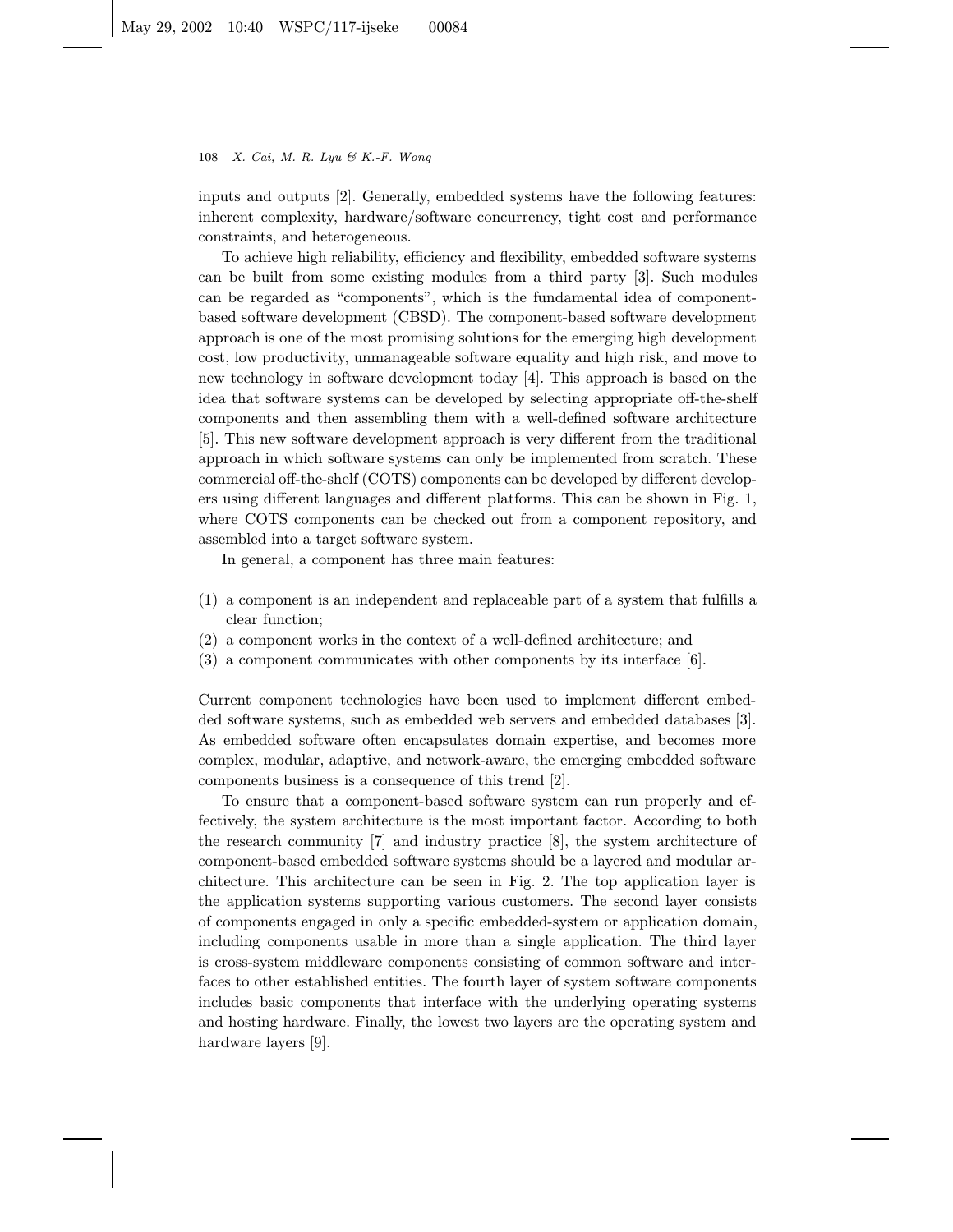

Fig. 1. Component-based embedded software development.



Fig. 2. System architecture of component-based software systems.

Component-based embedded software engineering will introduce componentbased software development approach into the embedded software systems. Component-based embedded software development can significantly reduce development cost and time-to-market, and improve maintainability, reliability and overall quality of embedded software systems [10].

Traditional embedded software is often developed using low-level programming languages, such as an assembler or C. However, it is not the case for complex embedded systems because modern embedded systems require software reuse and maintenance, as well as a significant amount of expertise. Also the aggregation and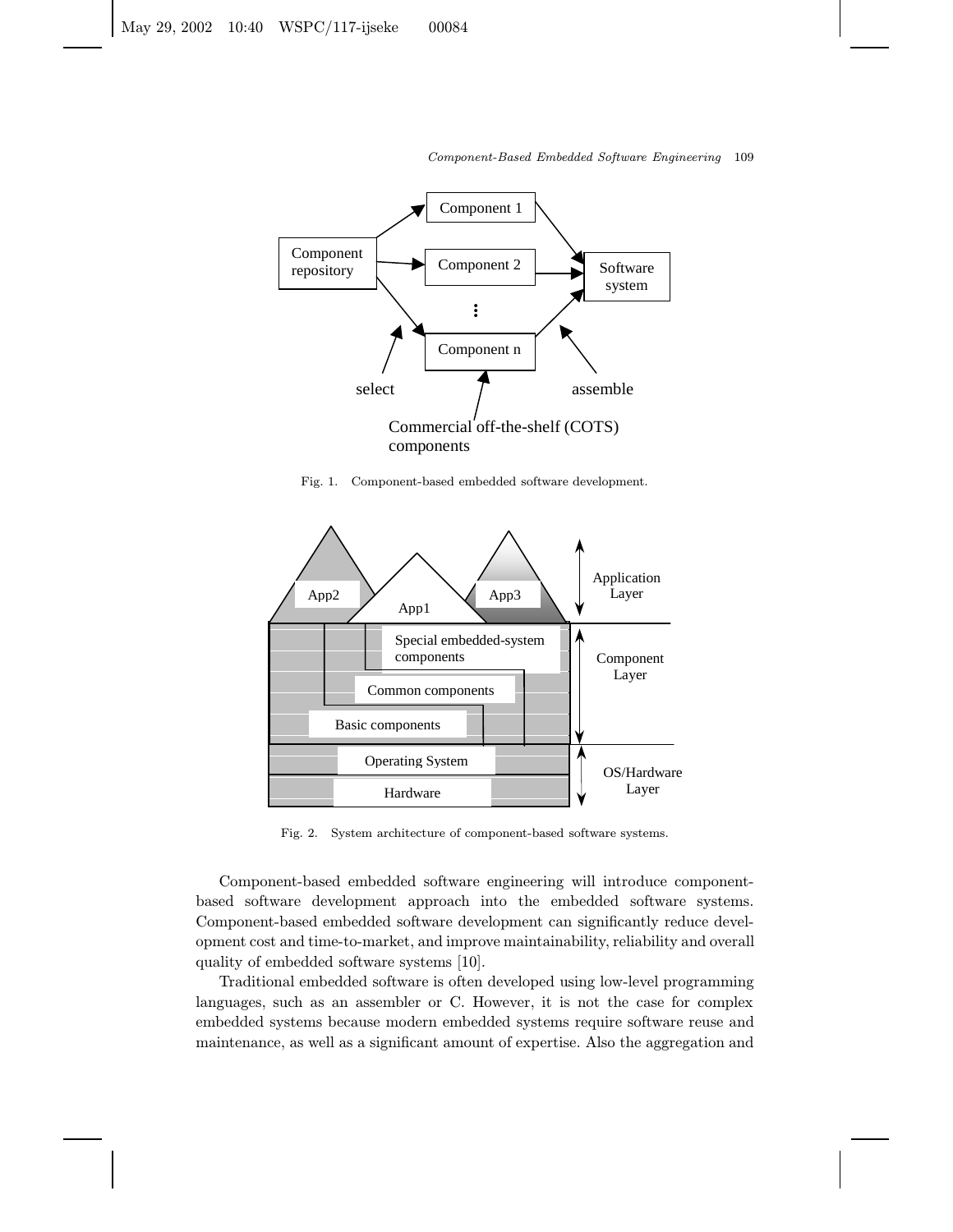connection of embedded systems over the Internet needs to cope with the heterogeneous, collaborative systems [10]. As object-oriented programming languages have greatly enhance both software reusability and software quality, they can be used to satisfy complex embedded systems. Object-oriented languages and some new techniques based on them can be applied to embedded systems [11–13]. In this paper, we will address the component-based embedded software engineering based on object-oriented approaches.

The rest of this paper will introduce the current technologies for componentbased embedded software, and the quality assurance  $(QA)$  issues of such approaches. We formulate a QA model which addresses the quality management in the component-based embedded software development process. We also propose a generic quality assessment environment to simulate the process of selecting qualified components from components repository to build a component-based embedded software, then predict and evaluate the final system based on these components.

# 2. A Development Framework for Component-Based Embedded Systems

A framework can be defined as a set of constraints on the components and their interactions, and a set of benefits that derive from those constraints [2]. To identify the development framework for component-based embedded software, the framework or infrastructure for components should be identified first, as components are the basic units in the component-based embedded systems.

Some approaches, such as Visual Basic Controls (VBX), ActiveX controls, class libraries, and JavaBeans, make it possible for their related languages, such as Visual Basic, C++, Java, and the supporting tools to share and distribute application pieces. But all of these approaches rely on certain underlying services to provide the communication and coordination necessary for the application. The infrastructure of components (sometimes called a *component model*) acts as the "plumbing" that allows communication among components [6]. Among the component infrastructure technologies that have been developed, three have become standardized: OMG's CORBA, Microsoft's Component Object Model (COM) and Distributed COM (DCOM), and Sun's JavaBeans and Enterprise JavaBeans [14]. All these technologies can be applied to component-based embedded systems [11,12,13].

## 2.1. Common Object Request Broker Architecture (CORBA)

CORBA is an open standard for application interoperability that is defined and supported by the Object Management Group (OMG), an organization of over 400 software vendors and object technology user companies [15]. Simply stated, CORBA manages details of component interoperability, and allows applications to communicate with one another despite their different locations and designers. The interface is the only way that applications or components communicate with each other.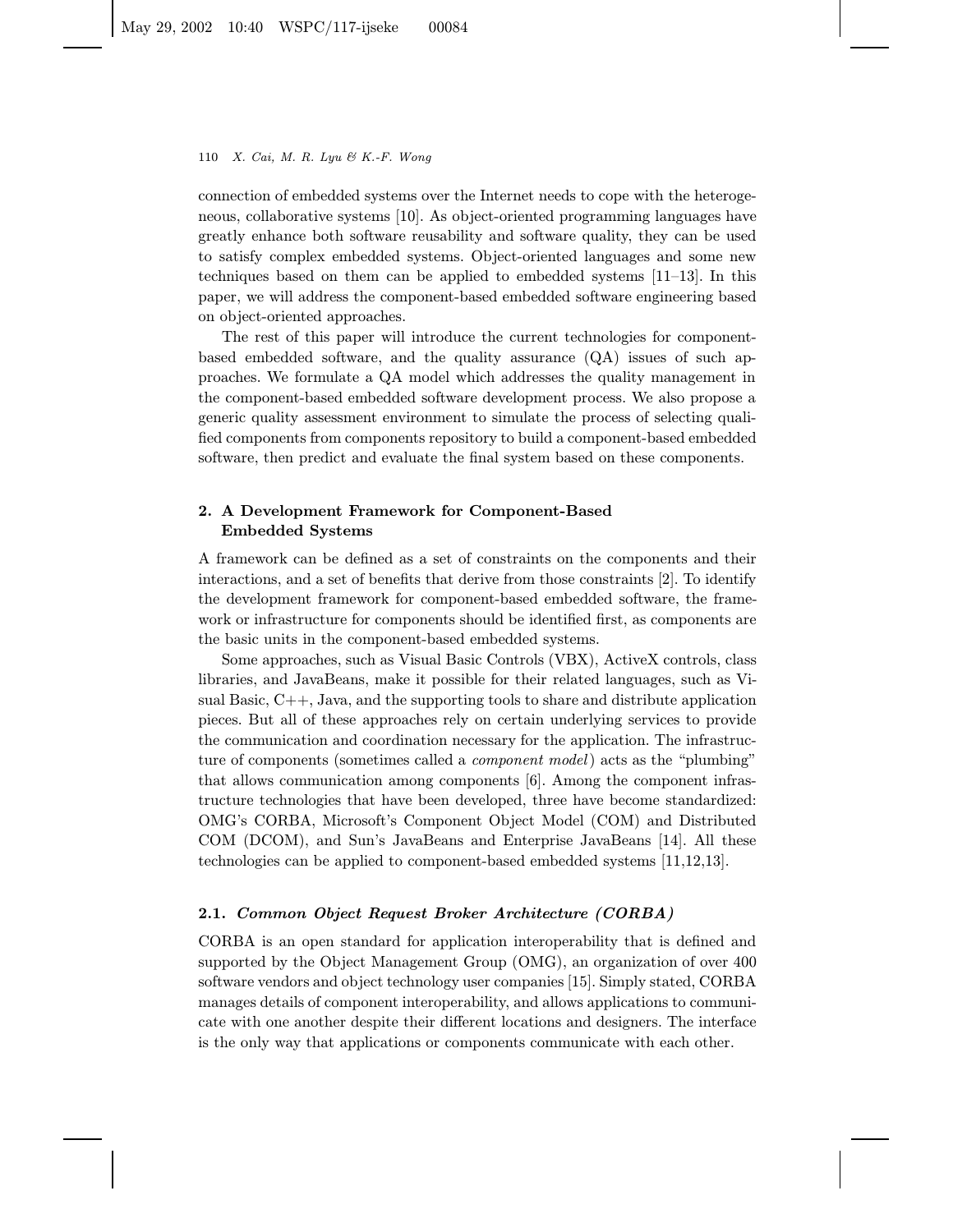The most important part of a CORBA system is the Object Request Broker (ORB). The ORB is the middleware that establishes the client-server relationships between components. Using an ORB, a client can invoke a method on a server object, whose embedded location is completely transparent. The ORB is responsible for intercepting a call, finding an object that can implement the request, passing its parameters, invoking its method, and returning the results. The client does not need to know where the object is located, its programming language, its operating system, or any other system aspects that are not related to the interface. In this way, the ORB provides interoperability among embedded applications on different machines in heterogeneous distributed environments and seamlessly interconnects multiple object systems.

CORBA is widely used in Object-Oriented distributed systems [16] including component-based embedded software systems because it offers a consistent distributed programming and run-time environment over common programming languages, operating systems, and distributed networks. The OMG has defined two standards for embedded applications: Minimum CORBA and Real-Time CORBA. Minimum CORBA defines a standard, fully interoperable subset (profile) of CORBA functionality that is appropriate for resource-constraint applications, while Real-Time CORBA extends CORBA so that it can be used to build deterministic applications [12].

# 2.2. Component Object Model (COM) and Distributed COM (DCOM)

Introduced in 1993, Component Object Model (COM) is a general architecture for component software [17]. It provides platform-dependent (based on Windows and Windows NT), and language-independent component-based applications.

COM defines how components and their clients interact. This interaction is defined such that the client and the component can connect without the need for any intermediate system component. Specially, COM provides a binary standard that components and their clients must follow to ensure dynamic interoperability. This enables on-line software update and cross-language software reuse [18].

As an extension of the Component Object Model (COM), Distributed COM (DCOM), is a protocol that enables software components to communicate directly over a network in a reliable, secure, and efficient manner. DCOM is designed for use across multiple network transports, including Internet protocols such as HTTP. When a client and its component reside on different embedded machines, DCOM simply replaces the local interprocess communication with a network protocol. Neither the client nor the component is aware of the changes of the physical connections.

More about COM/DCOM, and how to create implementations of COM/DCOM for embedded systems, can be found in [13].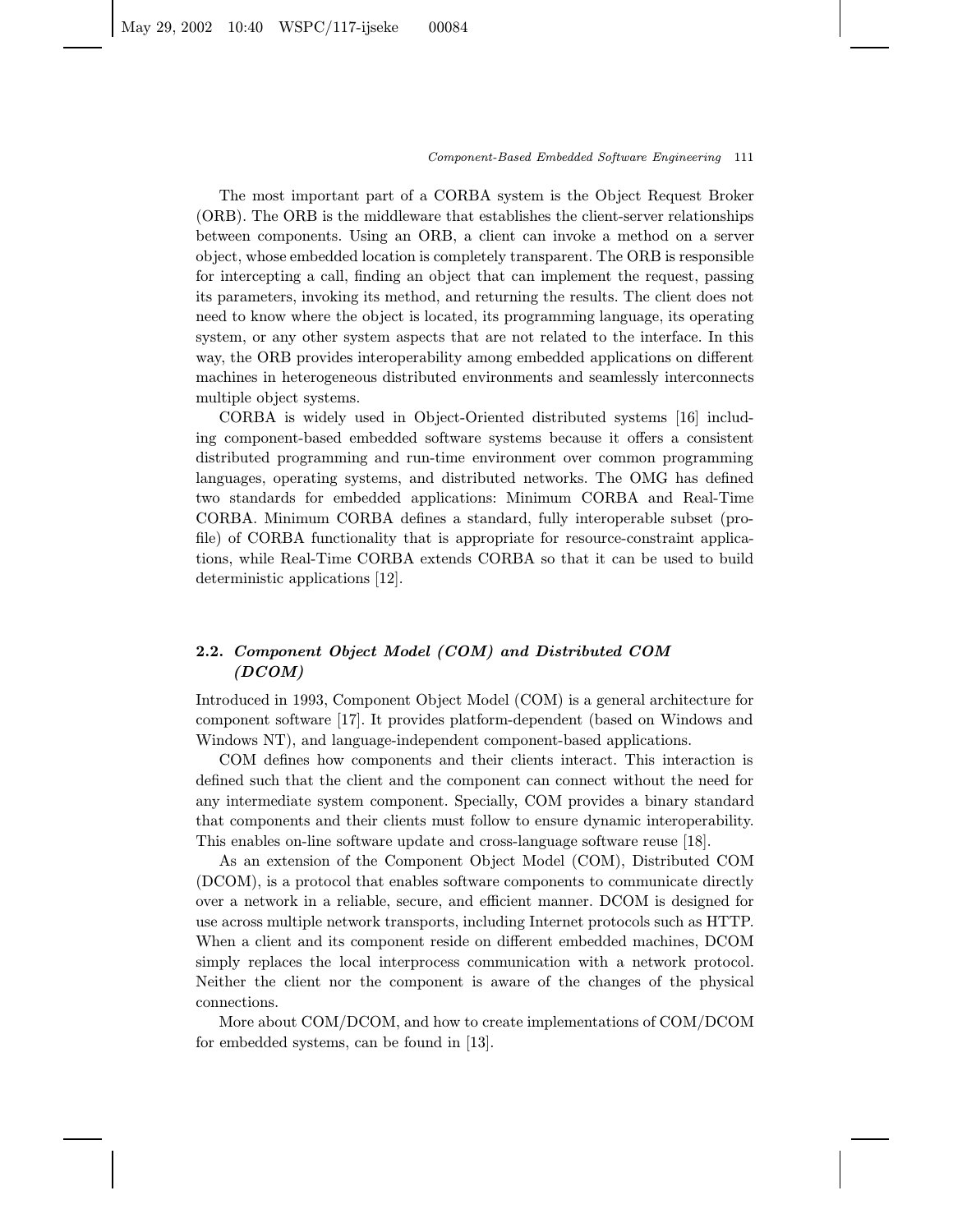## 2.3. Sun Microsystems's JavaBeans and Enterprise JavaBeans

Sun's Java-based component model consists of two parts: the JavaBeans for clientside component development and the Enterprise JavaBeans (EJB) for the serverside component development. The JavaBeans component architecture supports embedded applications of multiple platforms, as well as reusable, client-side and serverside components [19].

The Java platform offers an efficient solution to the portability and security problems through the use of portable Java bytecodes and the concept of trusted and untrusted Java applets. Java provides a universal integration and enabling technology for embedded enterprise application development, including

- (1) interoperating across multivendor servers;
- (2) propagating transaction and security contexts;
- (3) servicing multilingual clients; and
- (4) supporting ActiveX via DCOM/CORBA bridges.

JavaBeans and EJB extend all native strengths of Java including portability and security into the area of component-based development. The portability, security, and reliability of Java are well suited for developing robust server objects independent of operating systems, Web servers and database management servers.

## 2.4. Comparison among different architectures

Comparison among the development technologies for component-based embedded systems can be found in [6], [20] and [21]. We summarize their different features in Table 1.

# 3. Quality Assurance for Component-Based Embedded Systems

## 3.1. The life cycle of component-based embedded software systems

Component-based embedded software systems are developed by selecting various components and assembling them together rather than programming an overall system from scratch, thus the life cycle of component-based embedded software systems is different from that of traditional embedded software systems. The life cycle of component-based embedded software systems can be summarized as follows [5]:

- (1) Requirements analysis;
- (2) Embedded software architecture selection, construction, analysis, and evaluation;
- (3) Component identification and customization;
- (4) Embedded system integration;
- (5) Embedded system testing;
- (6) Software maintenance.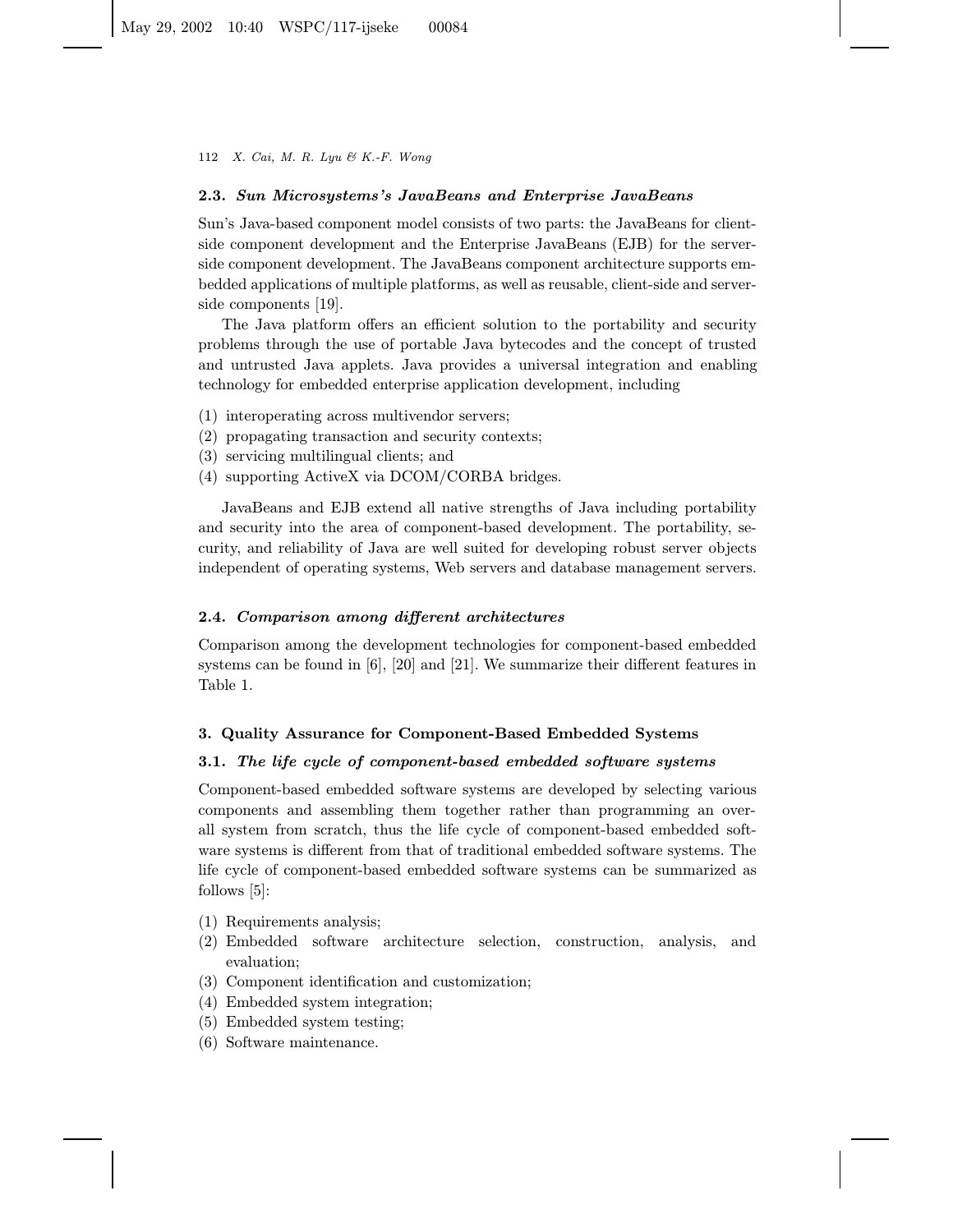|                                     | CORBA                                                                                             | EJ <sub>B</sub>                                                                                                                  | COM/DCOM                                                                                              |
|-------------------------------------|---------------------------------------------------------------------------------------------------|----------------------------------------------------------------------------------------------------------------------------------|-------------------------------------------------------------------------------------------------------|
| Development<br>environment          | Underdeveloped                                                                                    | Emerging                                                                                                                         | Supported by a wide<br>range of strong develop-<br>ment environments                                  |
| inter-<br>Binary<br>facing standard | Not binary standards                                                                              | Based on COM; Java<br>specific                                                                                                   | A binary standard for<br>component interaction<br>is the heart of COM                                 |
| Compatibility<br>& portability      | Particularly strong in<br>standardizing language<br>bindings; but not so<br>portable              | Portable by Java lan-<br>guage specification; but<br>not very compatible.                                                        | Not having any concept<br>of source-level standard<br>of standard language<br>binding.                |
| Modification &<br>maintenance       | CORBA IDL for defin-<br>ing component inter-<br>faces, need extra modi-<br>fication & maintenance | Not involving IDL files,<br>defining interfaces be-<br>tween component and<br>container. Easier modi-<br>fication & maintenance. | Microsoft IDL for defin-<br>ing component inter-<br>faces, need extra modi-<br>fication & maintenance |
| <b>Services</b><br>provided         | A full set of standard-<br>ized services; lack of<br>implementations                              | standardized<br>Neither<br>nor implemented                                                                                       | Recently supplemented<br>by a number of key ser-<br>vices                                             |
| Platform<br>dependency              | Platform independent                                                                              | Platform independent                                                                                                             | Platform dependent                                                                                    |
| Language<br>dependency              | Language independent                                                                              | Language dependent                                                                                                               | Language independent                                                                                  |
| Implementation                      | for<br>Strongest<br>$_{\rm tradi}$ -<br>tional enterprise com-<br>puting                          | Strongest<br>general<br>on<br>Web clients.                                                                                       | Strongest on the tradi-<br>tional desktop applica-<br>tions                                           |

Table 1. Comparison of development technologies for component-based embedded systems.

The architecture of embedded software defines an embedded system in terms of computational components and interactions among the components. The focus is on composing and assembling components that are likely to have been developed separately, and even independently. Component identification, customization and integration is a crucial activity in the life cycle of component-based embedded systems. It includes two main parts: (1) evaluation of each candidate COTS component based on the functional and quality requirements that will be used to assess that component; and (2) customization of those candidate COTS components that should be modified before being integrated into new component-based embedded software systems. Integration is to make key decisions on how to provide communication and coordination among various components of a target embedded software system.

Quality assurance for component-based embedded software systems should address the life cycle and its key activities to analyze the components and achieve high quality component-based embedded software systems. QA technologies for component-based embedded software systems are currently premature, as the specific characteristics of component systems differ from those of traditional systems.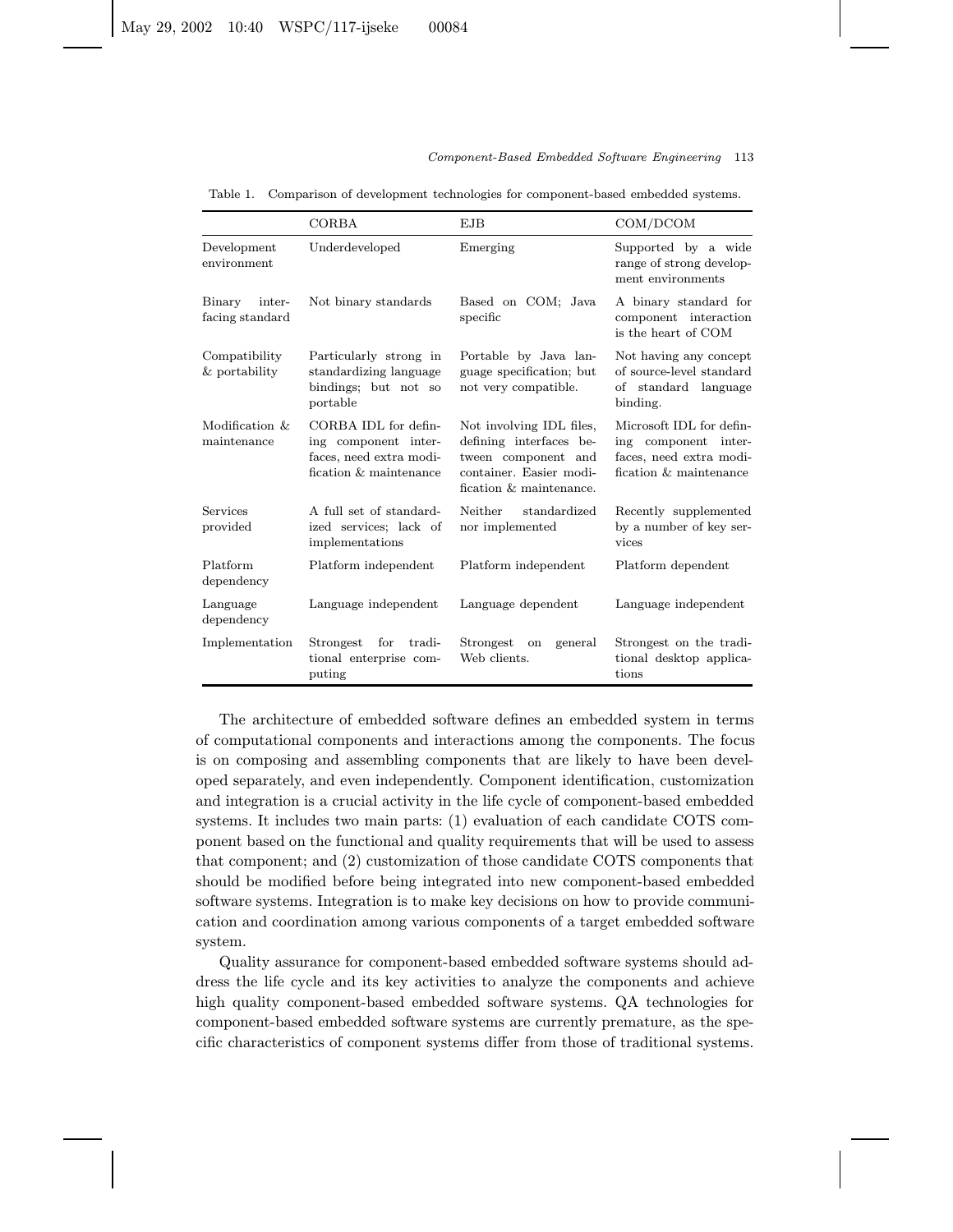Although some QA techniques such as reliability analysis model for distributed software systems [22, 23] and component-based approach to software engineering [24] have been studied, there is still no clear and well-defined standards or guidelines for component-based embedded software systems. The identification of the QA characteristics, along with the models, tools and metrics, are all under urgent needs. In Sec. 4 we propose an initial attempt to draft a simple QA model for the development of component-based embedded software systems.

### 3.2. Quality characteristics of components

As much work is yet to be done for component-based embedded software development, QA technologies for component-based embedded software development has to address the two inseparable parts: (1) How to certify the quality of a component? (2) How to certify the quality of the whole embedded system based on components? To answer these questions, models should be promoted to define the overall quality control of components and systems; metrics should be found to measure the size, complexity, reusability and reliability of components and systems; and tools should be decided to test the existing components and systems. To evaluate a component, we must determine how to certify the quality of the component. The quality characteristics of components are the foundation to guarantee the quality of the components, and thus the foundation to guarantee the quality of the whole componentbased embedded software systems. Here we suggest a list of recommended characteristics for the quality of components: (1) Functionality; (2) Interface; (3) Usability; (4) Testability; (5) Maintainability; (6) Reliability.

Software metrics can be proposed to measure software complexity and assure its quality [25, 26]. Such metrics often used to classify components include [27]:

- (1) Size. This affects both reuse cost and quality. If it is too small, the benefits will not exceed the cost of managing it. If it is too large, it is hard to achieve high quality.
- (2) Complexity. This also affects reuse cost and quality. A too-trivial component is not profitable to reuse while a too-complex component is hard to inherit high quality.
- (3) Reuse frequency. The number of incidences where a component is used is a solid indicator of its usefulness.
- (4) Reliability. The probability of failure-free operations of a component under certain operational scenarios [28].

## 4. A Quality Assurance Model for Component-Based Embedded Systems

Because component-based embedded software systems are developed on an underlying process different from that of the traditional software, their quality assurance model should address both the process of components and the process of the overall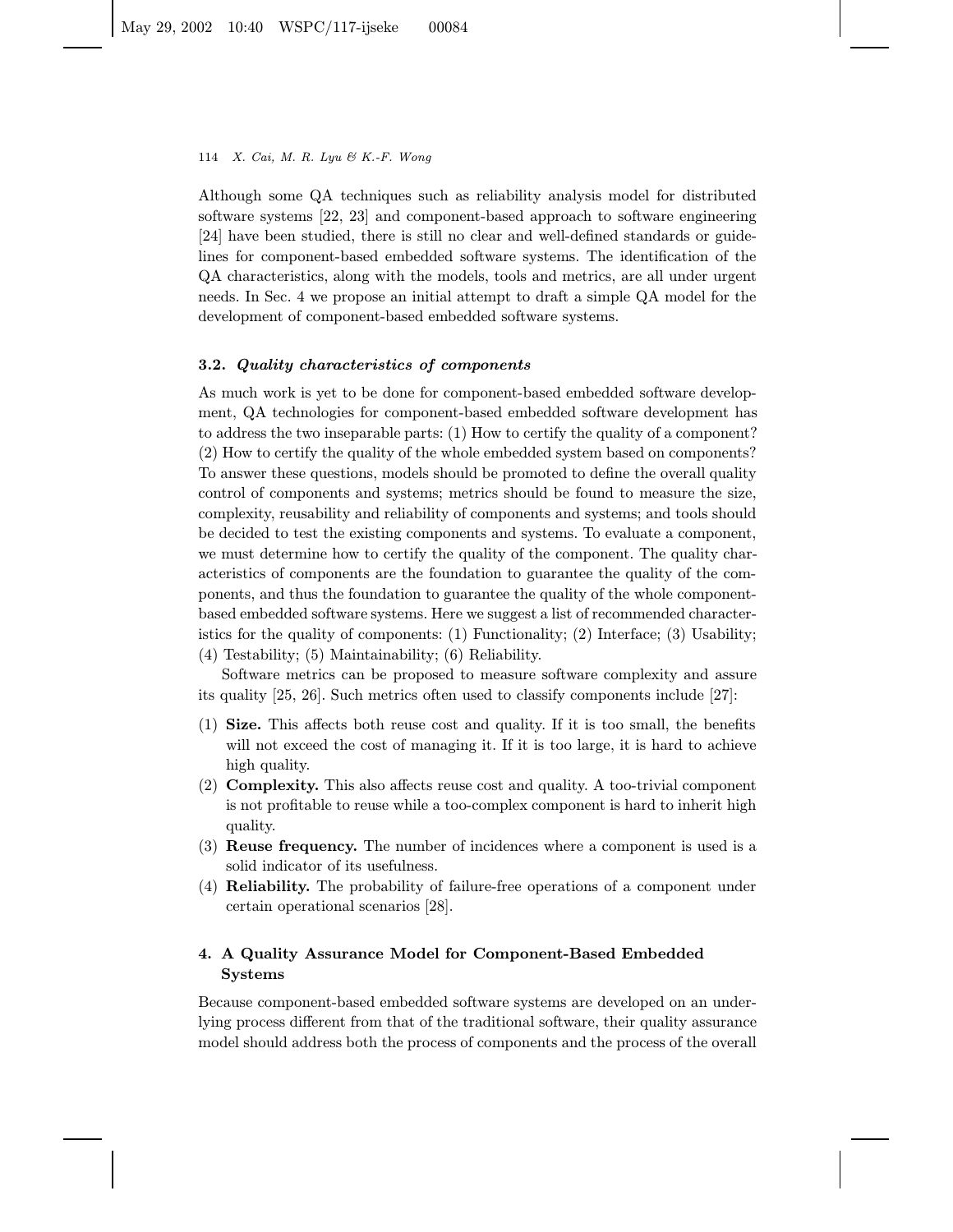

Fig. 3. Quality assurance model for both components and embedded systems.

system. Figure 3 illustrates this view.

Many standards and guidelines are used to control the quality activities of software development process, such as ISO9001 and CMM model. In particular, the Hong Kong Productivity Council has developed the HKSQA model to localize the general SQA models [29]. In this section, we propose a framework of quality assurance model for the component-based embedded software development paradigm.

The main practices relating to components and embedded systems in this model contain the following phases: (1) Component requirement analysis; (2) Component development; (3) Component certification; (4) Component customization; (5) System architecture design; (6) System integration; (7) System testing; and (8) System maintenance. Details of these phases and their activities are described as follows.

### 4.1. Component requirement analysis

Component requirement analysis is the process of discovering, understanding, documenting, validating and managing the requirements for a component. The objectives of component requirement analysis are to produce complete, consistent and relevant requirements that a component should realize, as well as the programming language, the embedded platform and the interfaces related to the component.

The component requirement process overview diagram is shown in Fig. 4. Initiated by the request of users or customers for new development or changes on old embedded systems, component requirement analysis consists of four main steps: requirements gathering and definition, requirement analysis, component modeling, and requirement validation. The output of this phase is the current user requirement documentation, which should be transferred to the next component development phase, and the user requirement changes for the system maintenance phase.

### 4.2. Component development

Component development is the process of implementing the requirements for a well-functional, high quality component with multiple interfaces. The objectives of component development are the final component products, the interfaces, and development documents. Component development should lead to the final compo-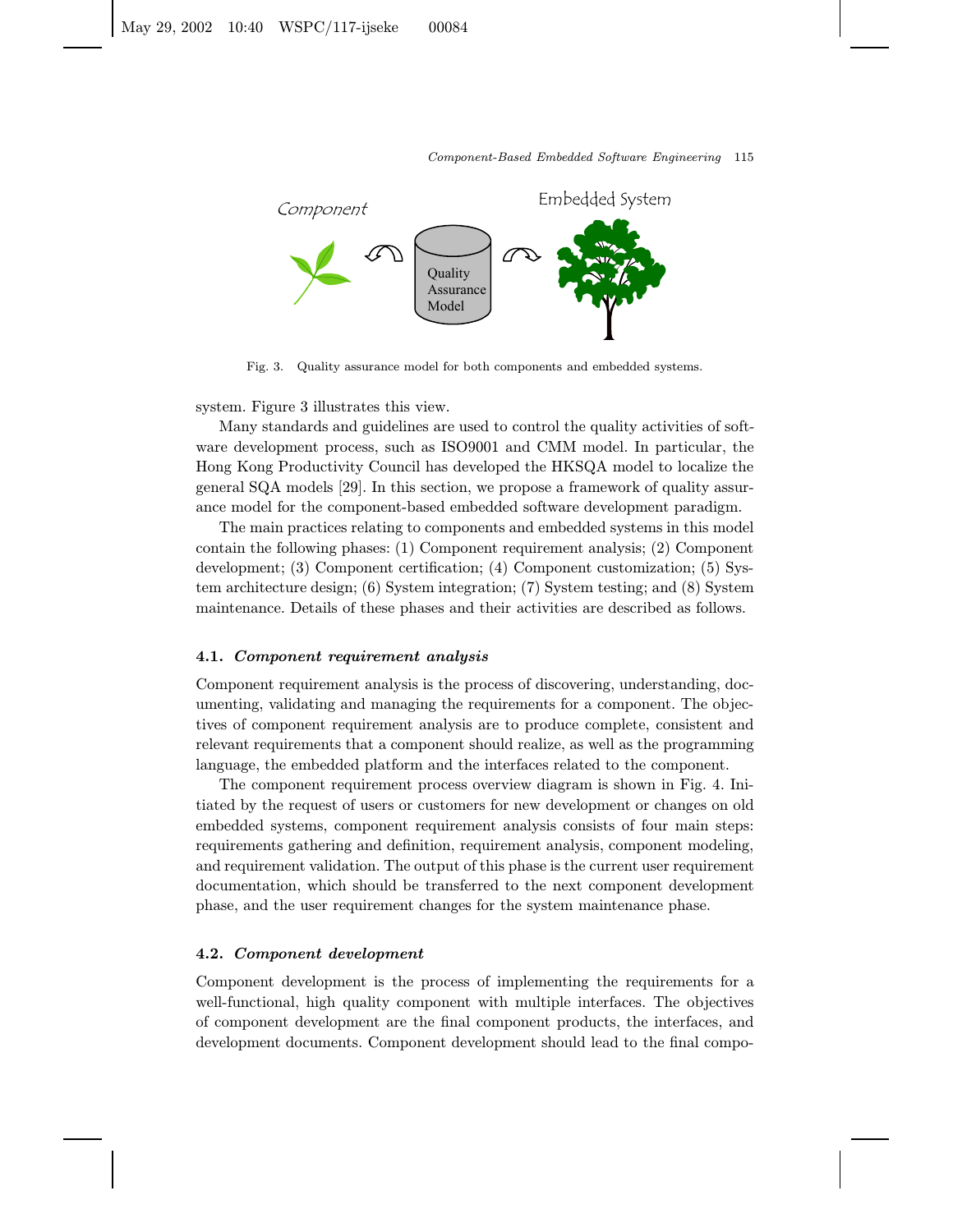

Fig. 4. Component requirement analysis process overview.



Fig. 5. Component development process.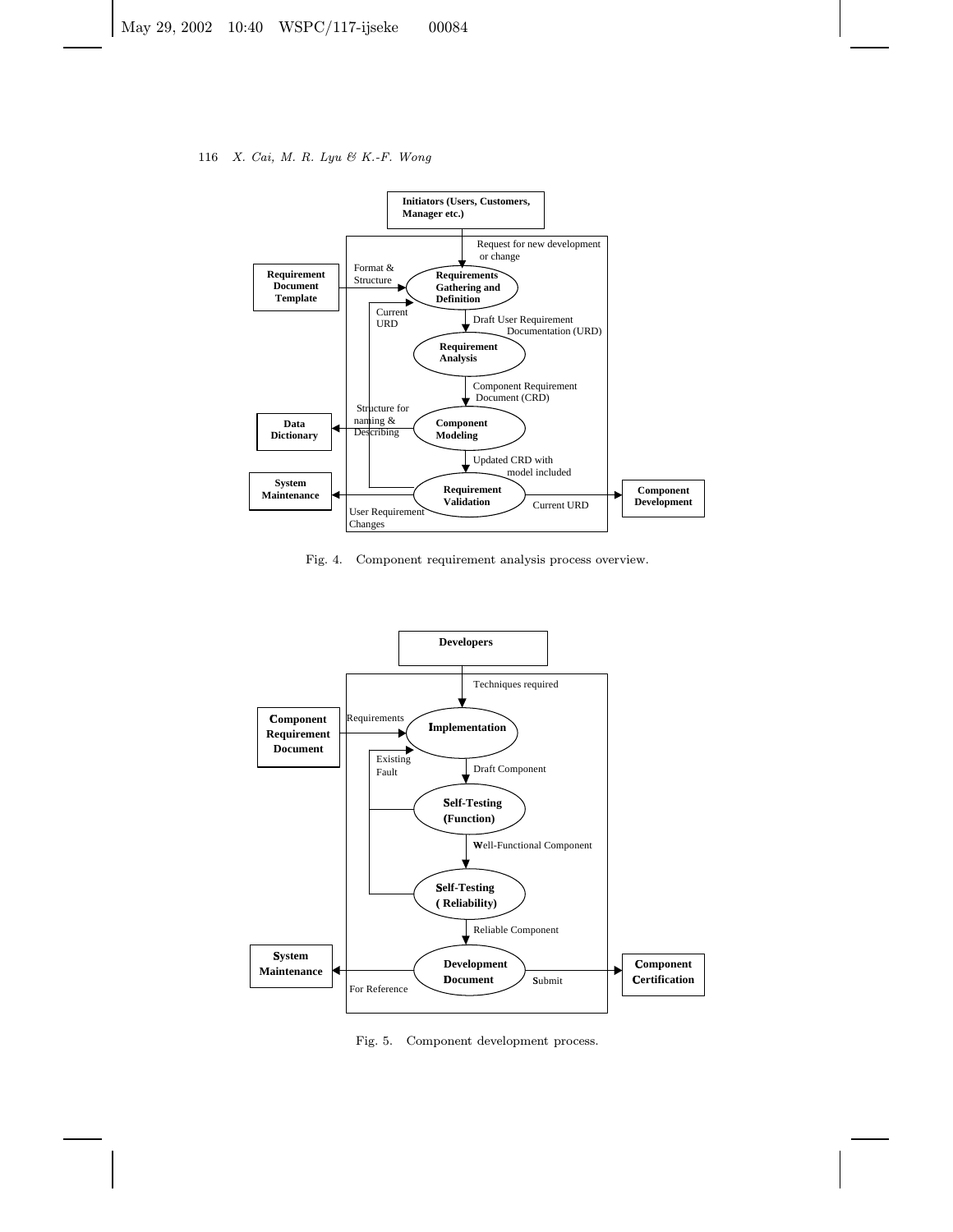nents satisfying the requirements with correct and expected results, well-defined behaviors, and flexible interfaces.

The component development process overview diagram is shown in Fig. 5. Component development consists of four procedures: implementation, function testing, reliability testing, and development document. The input to this phase is the component requirement document. The output should be the developed component and its documents, ready for the following phases of component certification and system maintenance, respectively.

The components in embedded systems contain both hardware components (i.e., programmable components such as micro-controllers and Digital Signal Processors [30]) and software components (i.e., basic components including database access and security, communication components and industry-specific components such as phone API and smart card access).

## 4.3. Component certification

Component certification is the process that involves:

- (1) component outsourcing: managing a component outsourcing contract and auditing the contractor performance;
- (2) component selection: selecting the right components in accordance with the requirement for both functionality and reliability; and
- (3) component testing: confirm that the component satisfies the requirement with acceptable quality and reliability.

The objectives of component certification are to outsource, select and test the candidate components and check whether they satisfy the system requirement with high quality and reliability. The governing policies are:

- (1) Component outsourcing should be charged by a software contract manager;
- (2) All candidate components should be tested to be free from all known defects; and
- (3) Testing should be in the target embedded environment or a simulated environment.

The component certification process overview diagram is shown in Fig. 6. The input to this phase should be component development document, and the output should be testing documentation for system maintenance.

## 4.4. Component customization

Component customization is the process that involves (1) modifying the component for the specific requirement; (2) doing necessary changes to run the component on embedded platforms; (3) upgrading the specific component to get better performance or higher quality. The objectives of component customization are to make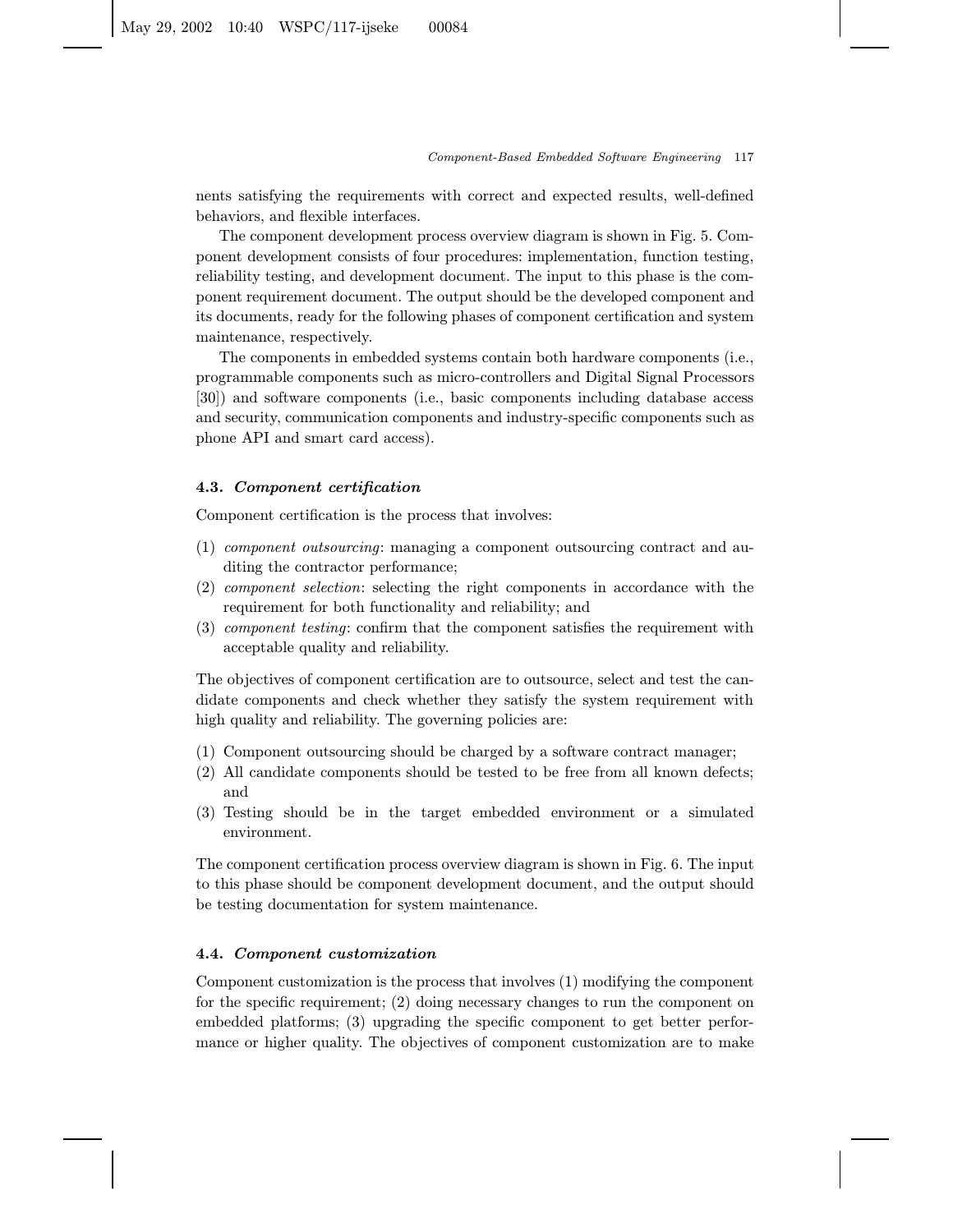

Fig. 6. Component certification process overview.

necessary changes for a developed component so that it can be used in an embedded environment or cooperate with other components well.

All components must be customized according to the operational system requirements or the interface requirements with other components in which the components should work. The component customization process overview diagram is shown in Fig. 7. The input to component customization is the system requirement, the component requirement, and component development document. The output should be the customized component and document for system integration and system maintenance.

### 4.5. System architecture design

System architecture design is the process of evaluating, selecting and creating software architecture of a component-based embedded system. The objectives of system architecture design are to collect the users requirement, identify the system specification, select appropriate system architecture, and determine the implementation details such as platform, programming languages, etc.

System architecture design should address the advantage for selecting a particular embedded system architecture from other architectures. The process overview diagram is shown in Fig. 8. This phase consists of system requirement gathering, analysis, embedded system architecture design, and system specification. The output of this phase should be the embedded system specification document for integration, and the embedded system requirement for the system testing phase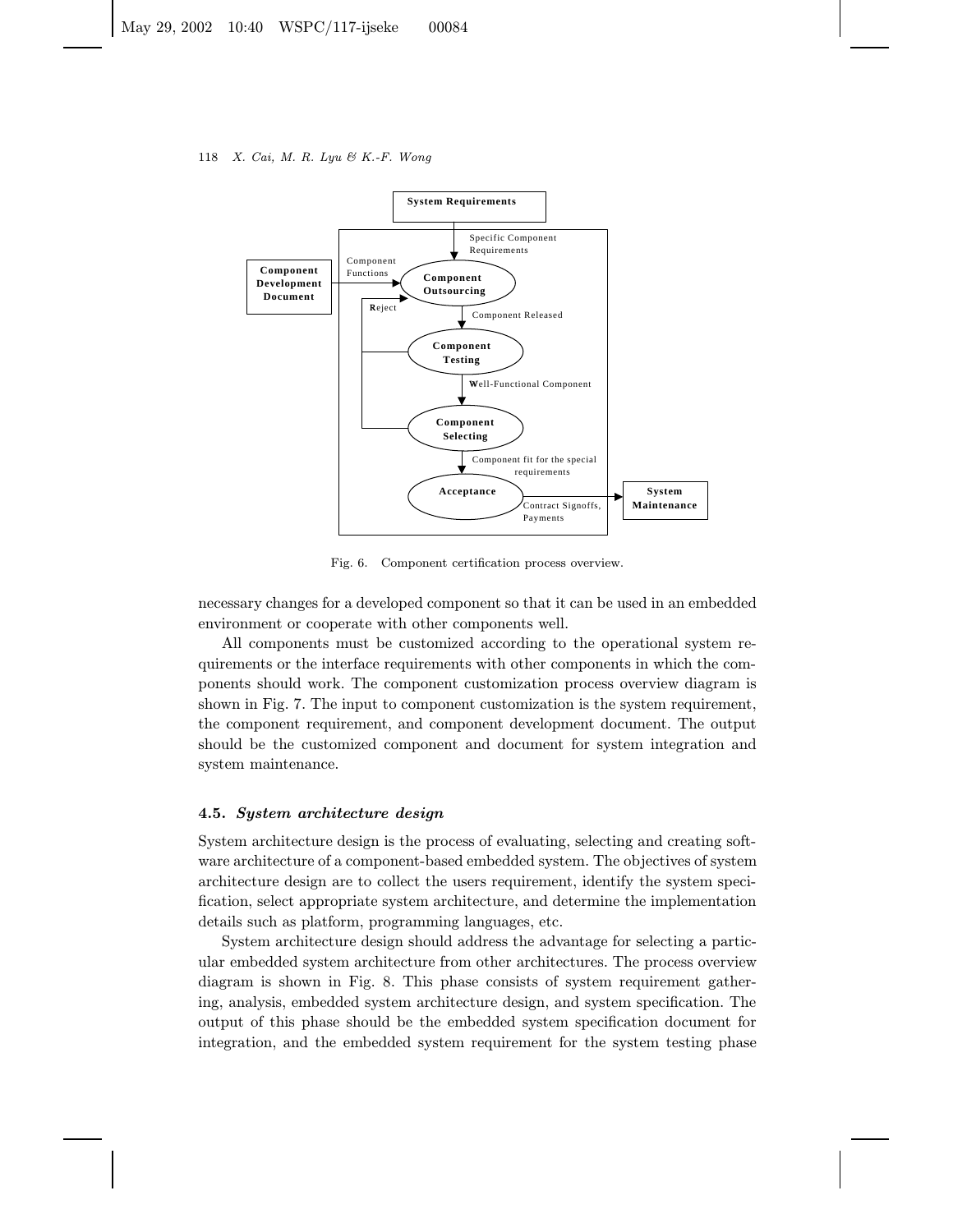

Fig. 7. Component customization process overview.



Fig. 8. System architecture design process overview.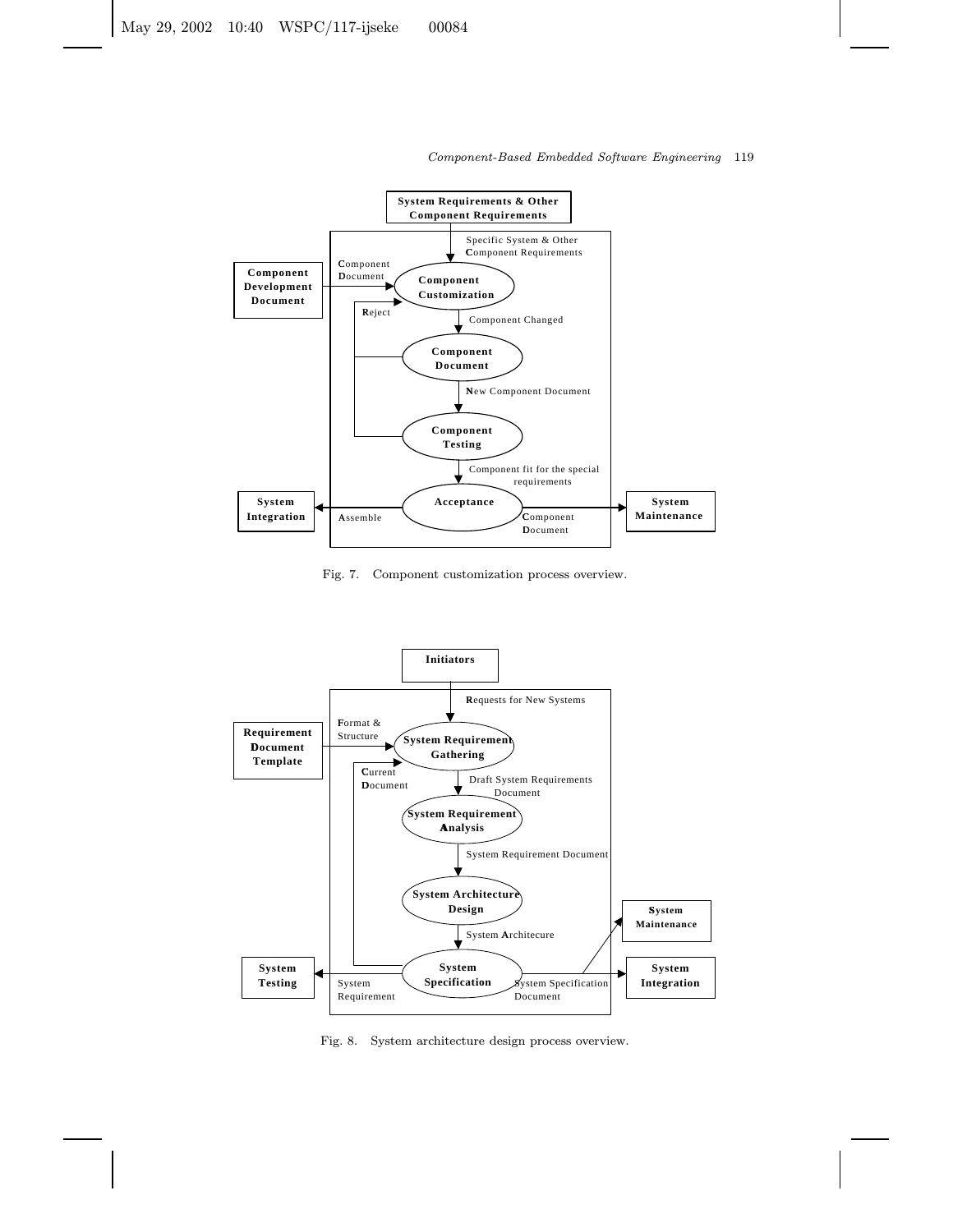and system maintenance phase.

Some of the embedded system design efforts address the hardware-software codesign issue, i.e., the concurrent development of standard hardware components, the selection of programmable components, and the development of the application software that will run on them. Others emphasize the sequence consisting of the initial functional design and its analysis, the mapping of such functional description into architecture, and the consequent performance evaluation and validation [30].

## 4.6. System integration

System integration is the process of assembling the selected components into a complete system under the designed embedded system architecture. The objective of system integration is the final system composed by the selected components. The process overview diagram is shown in Fig. 9. The input is the embedded system requirement documentation and the specific architecture. There are four steps in this phase: integration, testing, changing component and re-integration (if necessary). After exiting this phase, we will get the final embedded system ready for the system testing phase, and the document for the system maintenance phase. It is noted that system integration should emphasize specific properties related to the integration of embedded components, such as timing issues, synchronization issues, etc.



Fig. 9. System integration process overview.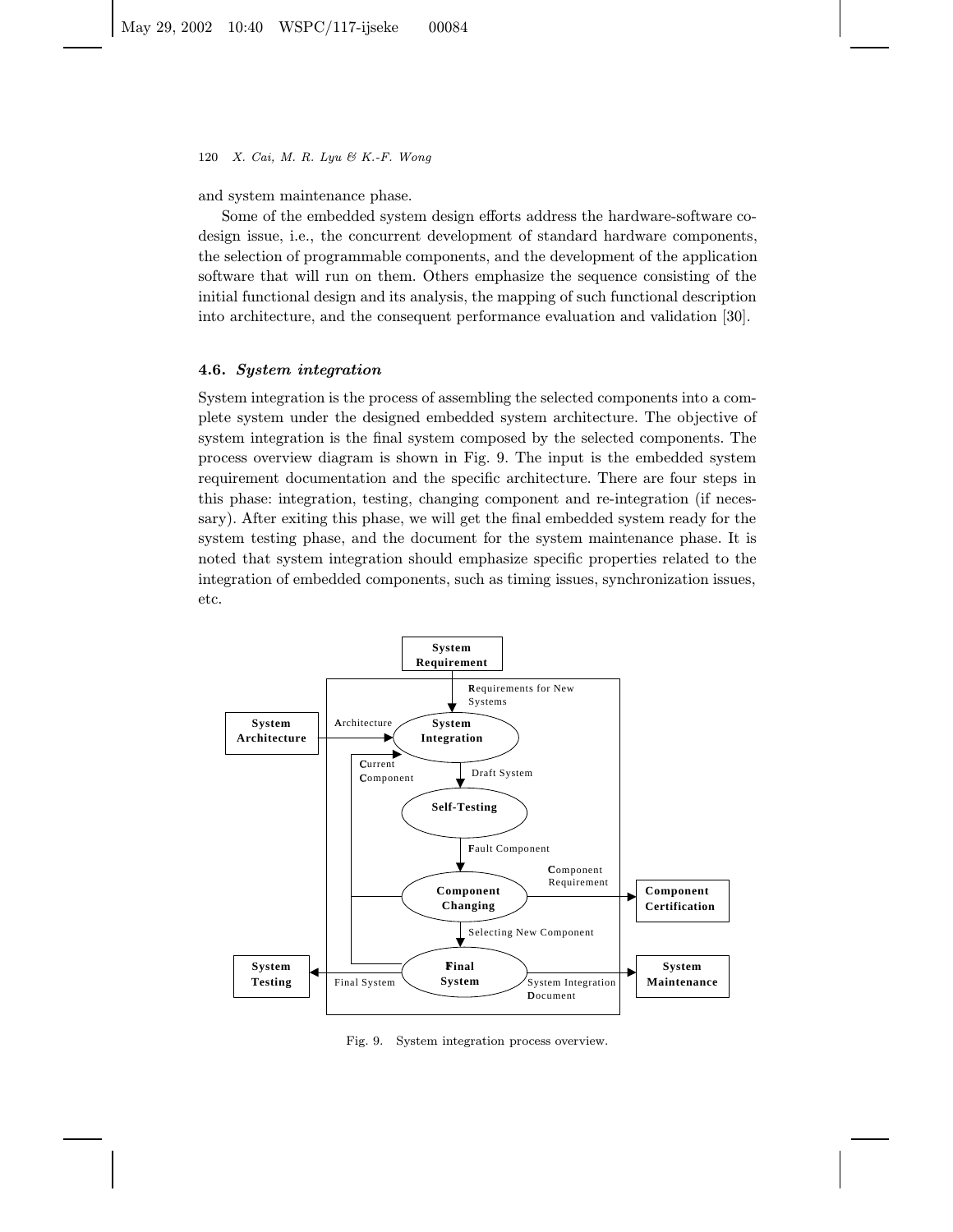## 4.7. System testing

System testing is the process of evaluating a system to: (1) confirm that the embedded system satisfies the specified requirements; (2) identify and correct defects in the system implementation. The objective of system testing is the final embedded system integrated by components selected in accordance with the system requirements. System testing should contain functional testing and reliability testing. The process overview diagram is shown in Fig. 10. This phase consists of selecting testing strategy, system testing, user acceptance testing, and completion activities. The input should be the documents from component development and system integration phases, and the output should be the testing documentation for system maintenance. Note this procedure should address the interaction testing of embedded components, such as coordination issues, deadlocks, etc.

## 4.8. System maintenance

System maintenance is the process of providing service and maintenance activities needed to use the software effectively after it has been delivered. The objectives of system maintenance are to provide an effective product or service to the end-users while correcting faults, improving software performance or other attributes, and adapting the embedded system to a changed environment.



Fig. 10. System testing process overview.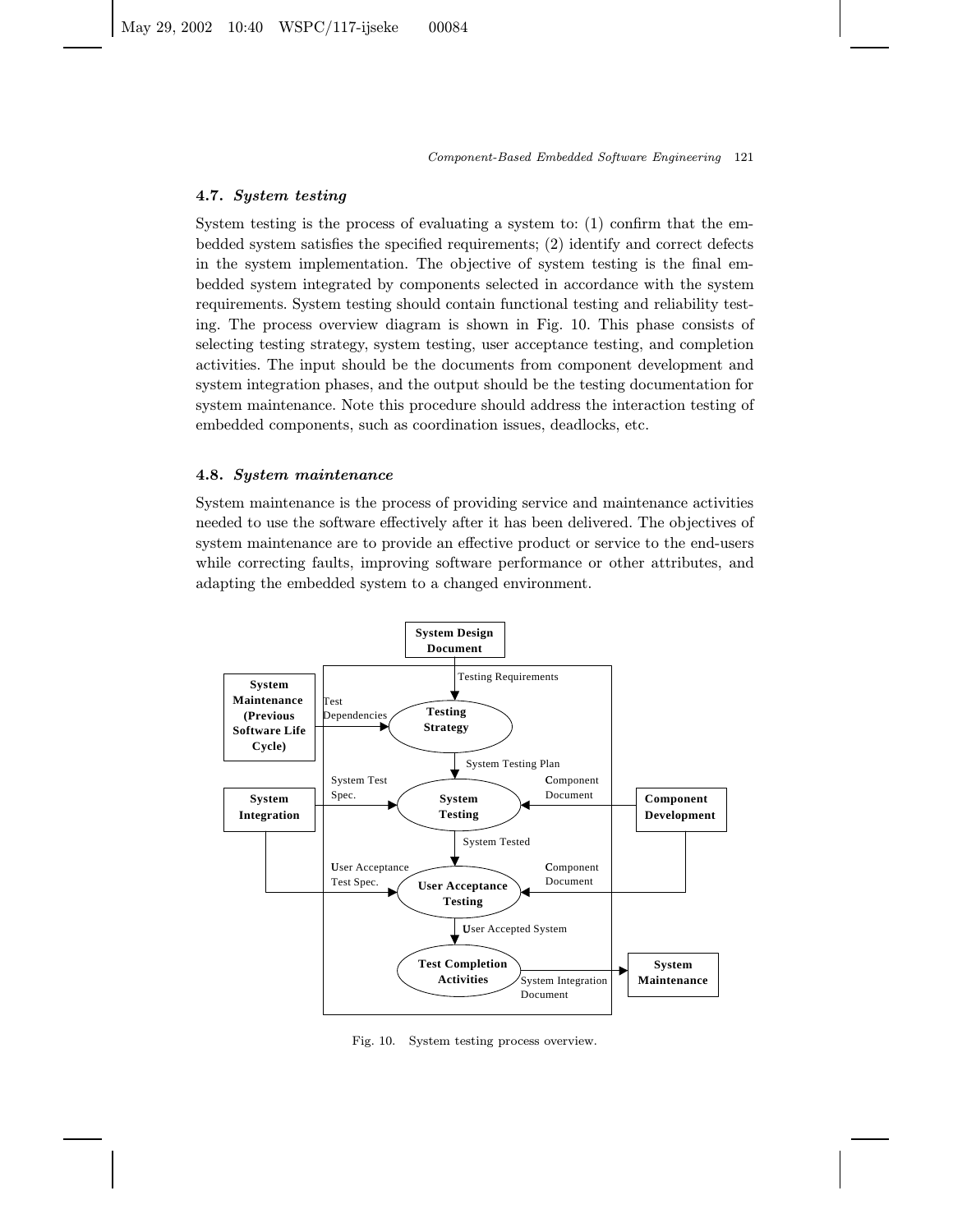There shall be a maintenance organization for every software product in the operational use. All changes for the delivered system should be reflected in the related documents. The process overview diagram is shown in Fig. 11. According to the outputs from all previous phases as well as requests and problem reports from users, system maintenance should be held for determining support strategy and problem management (e.g., identification and approval). As the output of this phase, a new version can be produced for system testing phase for a new life cycle.



Fig. 11. System maintenance process overview.

## 5. A Generic Quality Assessment Environment for Component-Based Embedded Systems - ComPARE

We propose a Component-based Program Analysis and Reliability Evaluation (ComPARE) to evaluate the quality of software systems in component-based embedded software development. ComPARE automates the collection of different metrics, the selection of different prediction models, the formulation of user-defined models, and the validation of established models according to faulty data collected during the development process. Different from other existing tools [31], ComPARE takes dynamic metrics into account (such as code coverage and performance metrics), integrates them with process metrics and more static code metrics for object-oriented programs (such as complexity metrics, coupling and cohesion metrics, inheritance metrics), and provides different estimation models for overall system assessment with high accuracy.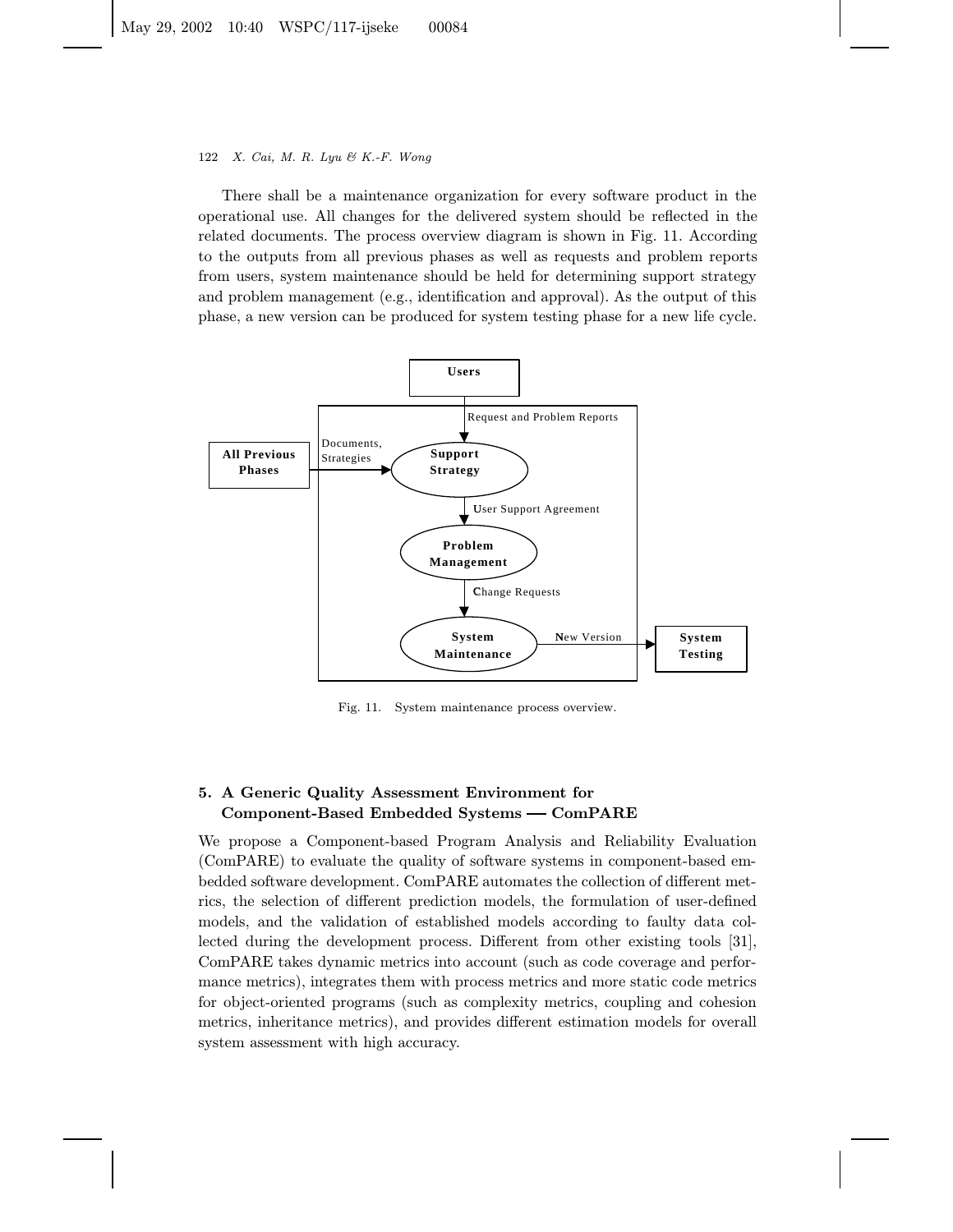

Fig. 12. Architecture of ComPARE.

### 5.1. Objective

A number of commercial tools are available for the measurement of software metrics for object-oriented programs in embedded systems. Also there are off-the-shelf tools for testing or debugging software components. However, few tools can measure the static and dynamic metrics of embedded software systems, perform various quality modeling, and validate such models against actual quality data.

ComPARE aims to provide an environment for quality prediction of software components and assess their reliability in the overall system developed using component-based embedded software development. The overall architecture of ComPARE is shown in Fig. 12. First of all, various metrics are computed for the candidate components, then the users can select and weigh the metrics deemed important to quality assessment. After the models have been constructed and executed (e.g., "case base" is used in BBN model), the users can validate the selected models with failure data in real life. If users are not satisfied with the prediction result, they can go back to the previous step, re-define the criteria and construct a revised model. Finally, the overall quality prediction can be displayed based on the architecture of the candidate system. Results from individual components can also be displayed for sensitivity analysis and system redesign.

The objective of ComPARE can be summarized as follows:

1. To predict the overall quality by using process metrics, static code metrics as well as dynamic metrics. In addition to complexity metrics, we use process metrics, cohesion metrics, inheritance metrics and dynamic metrics (such as code coverage and call graph metrics) as the input to the quality prediction models. Thus the prediction is more accurate as it is based on data from every aspect of the candidate software components tailored for embedded systems.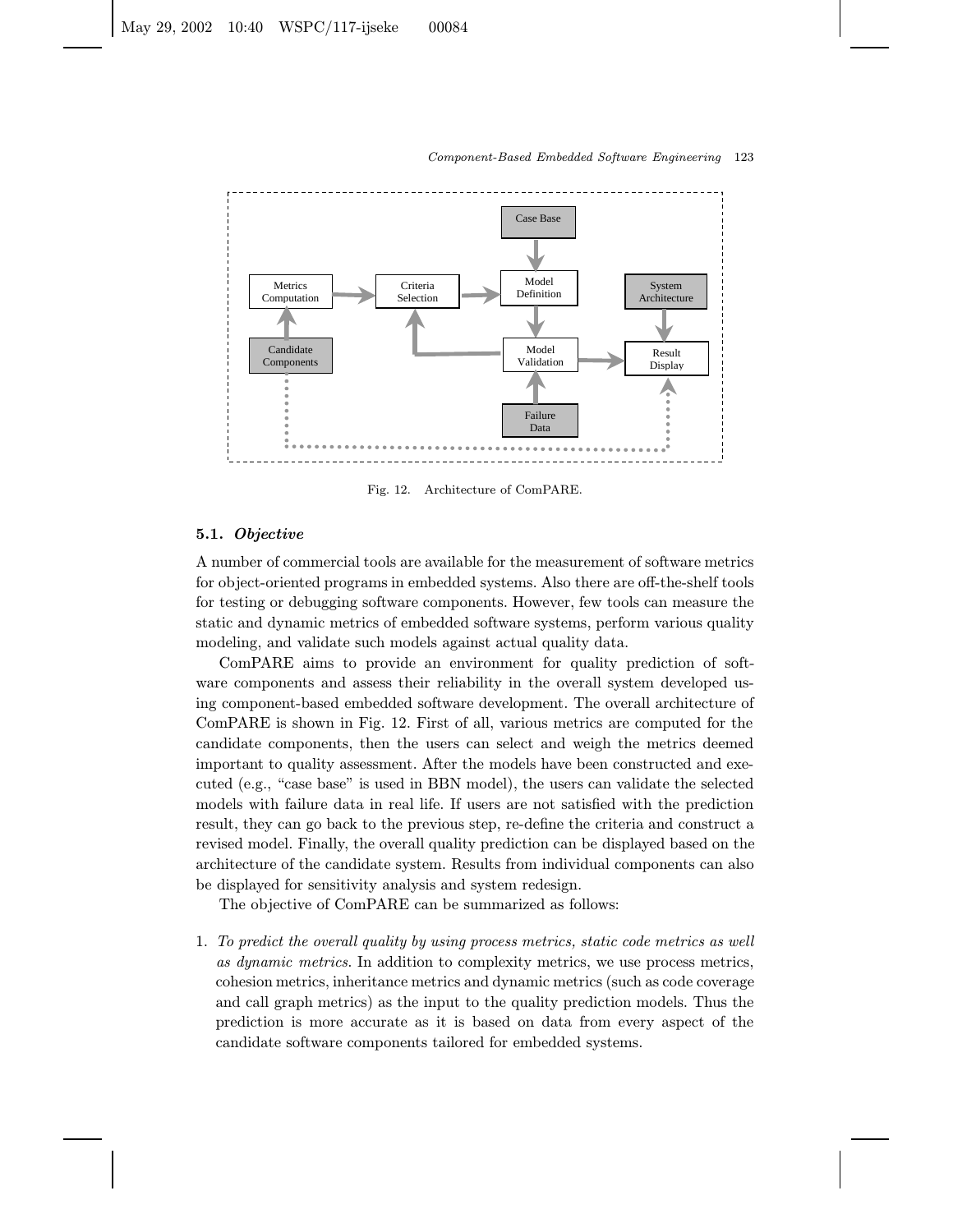- 2. To integrate several quality prediction models into one environment and compare the prediction result of different models. ComPARE integrates several existing quality models into one environment. In addition to selecting or defining these different models, users can also compare the prediction results of the models on the candidate component and see how good the predictions are if the failure data of the particular component is available.
- 3. To define the quality prediction models interactively. In ComPARE, there are several quality prediction models that users can select to perform their own predictions. Moreover, the users can also define their own models and validate their models by the evaluation procedure.
- 4. To display the quality of components by different categories. Once the metrics are computed and the models are selected, the overall quality of each component can be displayed according to the category it belongs to. Program modules with problems can also be identified.
- 5. To validate reliability models defined by user against real failure data (e.g., change report). Using the validation criteria, the result of the selected quality prediction model can be compared with failure data in real life. The users can redefine their models according to the comparison.
- 6. To show the source code with potential problems at line-level granularity.  $ComPARE$  can identify the source code with high risk (i.e., the code that is not covered by test cases in the embedded environment) at line-level granularity. This can help the users to locate high risk program modules or portions promptly and conveniently.
- 7. To adopt commercial tools in accessing software data related to quality attributes. We adopt Metamata [32] and Jprobe [33] suites to measure the different metrics for the candidate components. These two tools, including metrics, audits, debugging, as well as code coverage, memory and deadlock detection, are commercially available in the component-based program testing market.

# 5.2. Metrics used in ComPARE

Three different categories of metrics, namely process, static, and dynamic metrics, are computed and collected in CompARE to give an overall quality prediction. We have chosen the most useful metrics, which are widely adopted by previous software quality prediction tools from the software engineering research community. The process metrics selected are listed in Table 2 [34].

As we perceive Object-Oriented (OO) techniques to be essential in the component-based embedded software development approach, we select static code metrics according to the most important features in OO programs: complexity, coupling, inheritance and cohesion. They are listed in Table 3 [32, 35–37]. The dynamic metrics encapsulate measurement of the features of components when they are executed. Table 4 shows the detailed description of the dynamic metrics.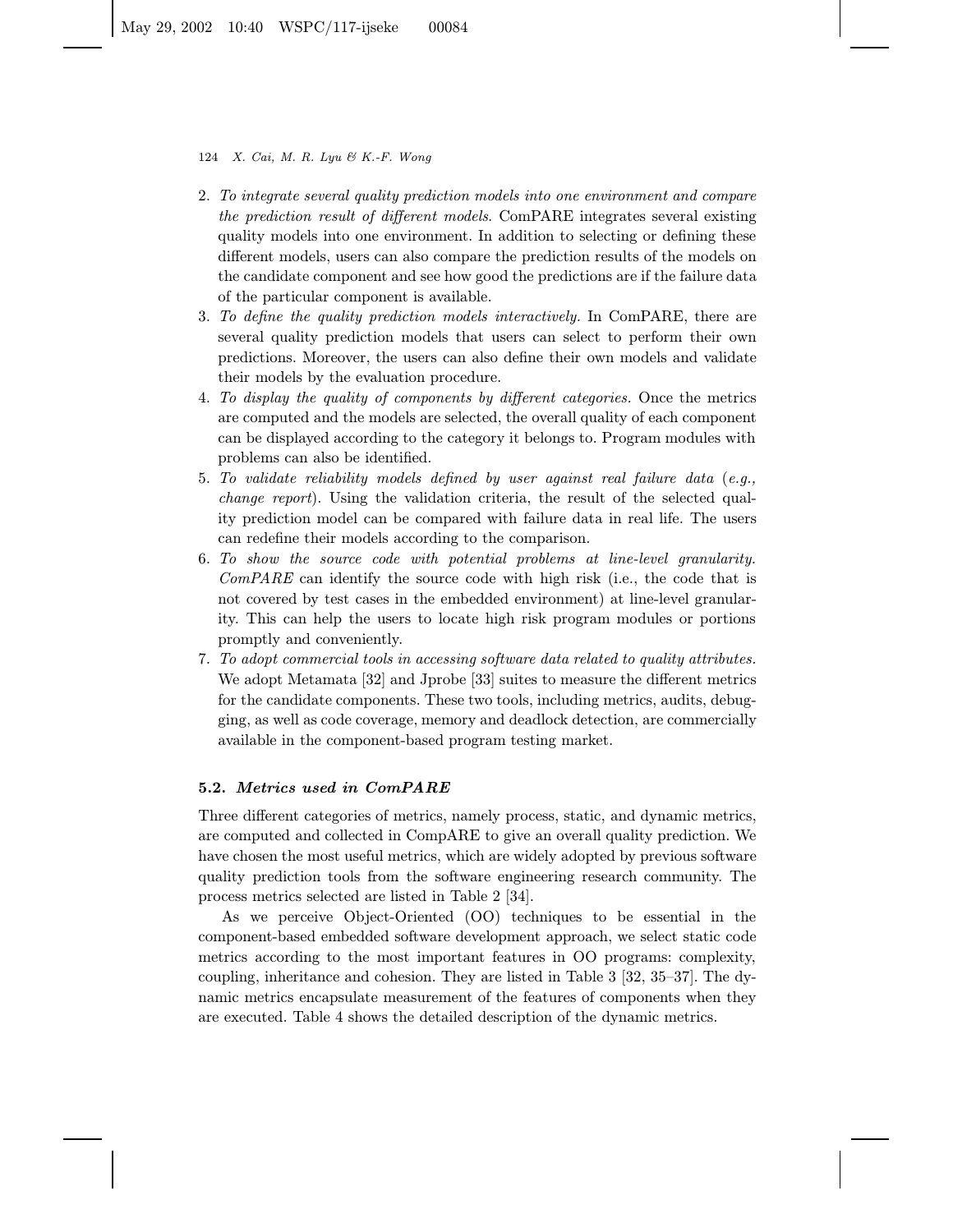| Metric        | Description                                         |  |
|---------------|-----------------------------------------------------|--|
| Time          | Time spent from the design to the delivery (months) |  |
| Effort        | The total human resources used (man*month)          |  |
| Change Report | Number of faults found in the development           |  |

Table 2. Process metrics.

Table 3. Static code metrics.

| Abbreviation                                | Description                                                                                                                                                                                                                                                                                      |
|---------------------------------------------|--------------------------------------------------------------------------------------------------------------------------------------------------------------------------------------------------------------------------------------------------------------------------------------------------|
| Lines of Code (LOC)                         | Number of lines in the components including the statements,<br>the blank lines of code, the lines of commentary, and the lines<br>consisting only of syntax such as block delimiters.                                                                                                            |
| Cyclomatic Complexity (CC)                  | A measure of the control flow complexity of a method or con-<br>structor. It counts the number of branches in the body of<br>the method, defined by the number of WHILE statements, IF<br>statements, FOR statements, and CASE statements.                                                       |
| Number of Attributes (NA)                   | Number of fields declared in the class or interface.                                                                                                                                                                                                                                             |
| Number of Classes (NOC)                     | Number of classes or interfaces that are declared. This is usu-<br>ally 1, but nested class declarations will increase this number.                                                                                                                                                              |
| Depth of Inheritance Tree<br>(DIT)          | Length of inheritance path between the current class and the<br>base class.                                                                                                                                                                                                                      |
| Depth of Interface Extension<br>Tree (DIET) | The path between the current interface and the base interface.                                                                                                                                                                                                                                   |
| Data Abstraction Coupling<br>(DAC)          | Number of reference types that are used in the field declara-<br>tions of the class or interface.                                                                                                                                                                                                |
| Fan Out (FANOUT)                            | Number of reference types that are used in field declarations,<br>formal parameters, return types, throws declarations, and lo-<br>cal variables.                                                                                                                                                |
| Coupling<br>between<br>Objects<br>(CO)      | Number of reference types that are used in field declarations,<br>formal parameters, return types, throws declarations, local<br>variables and also types from which field and method selec-<br>tions are made.                                                                                  |
| Method Calls Input/Output<br>(MCI/MCO)      | Number of calls to/from a method. It helps to analyze the<br>coupling between methods.                                                                                                                                                                                                           |
| Lack of Cohesion of Methods<br>(LCOM)       | For each pair of methods in the class, the set of fields each of<br>them accesses is determined. If they have disjoint sets of field<br>accesses then increase the count P by one. If they share at least<br>one field access then increase Q by one. After considering each<br>pair of methods, |
|                                             | $T \cap \Omega$                                                                                                                                                                                                                                                                                  |

$$
LCOM = (P > Q) ? (P - Q) : 0
$$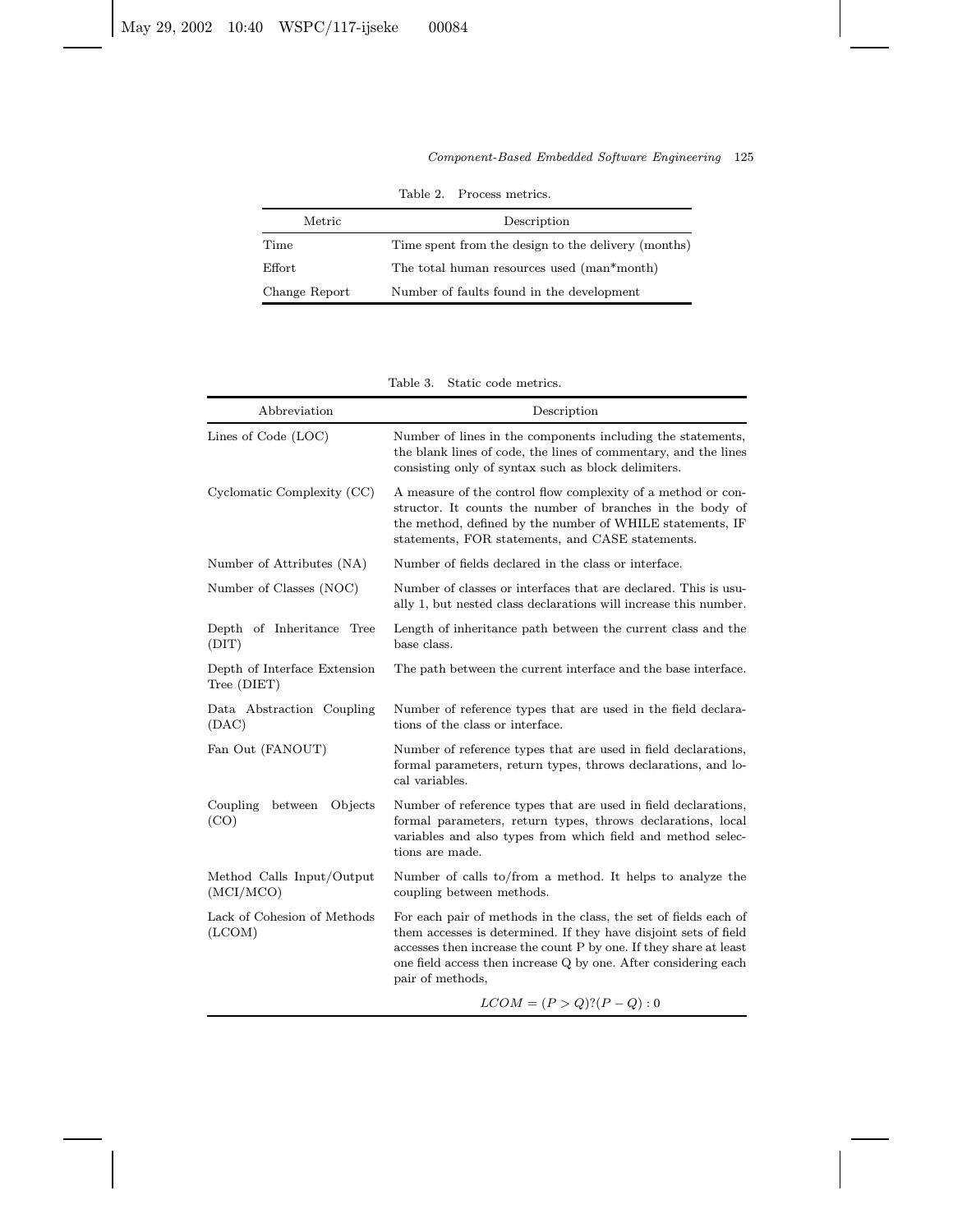| Metric             | Description                                                                                                                                                                                                                                                                                     |
|--------------------|-------------------------------------------------------------------------------------------------------------------------------------------------------------------------------------------------------------------------------------------------------------------------------------------------|
| Test Case Coverage | The coverage of the source code when executing the given test<br>cases. It may help to design effective test cases.                                                                                                                                                                             |
| Call Graph metrics | The relationships between the methods, including method time<br>(the amount of time the method spent in execution), method ob-<br>ject count (the number of objects created during the method ex-<br>ecution) and number of calls (how many times each method is<br>called in you application). |
| Heap metrics       | Number of live instances of a particular class/package, and the<br>memory used by each live instance.                                                                                                                                                                                           |

Table 4. Dynamic metrics.

This set of process, static, and dynamic metrics can be collected from some commercial tools, e.g., Metamata Suite [32] and Jprobe Testing Suite [33]. We will measure and apply these metrics in ComPARE.

#### 5.3. Models definition

In order to predict the quality of different software components, several techniques have been developed to classify software components according to their reliability [38]. These techniques include discriminant analysis [39], classification trees [40], pattern recognition [41], Bayesian network [42], case-based reasoning (CBR) [43] and regression tree model [34]. In ComPARE, we integrate five types of models to evaluate the quality of the software components for an overall component-based embedded system evaluation. Users can customize these models and compare the prediction results from different tailor-made models.

### 5.3.1. Summation model

This model gives a prediction by simply adding all the metrics selected and weighted by a user. The user can validate the result by real failure data, and then benchmark the result. Later when new components are included, the user can predict their quality according to their differences from the benchmarks. The concept of the summation model can be formulated in the following:

$$
Q = \sum_{i=1}^{n} \alpha_i m_i \tag{1}
$$

where  $m_i$  is the value of one particular metric,  $\alpha_i$  is its corresponding weighting factor,  $n$  is the number of metrics, and  $Q$  is the overall quality mark.

### 5.3.2. Product model

Similar to the summation model, the product model multiplies all the metrics selected and weighted by the user and the resulting value indicates the level of quality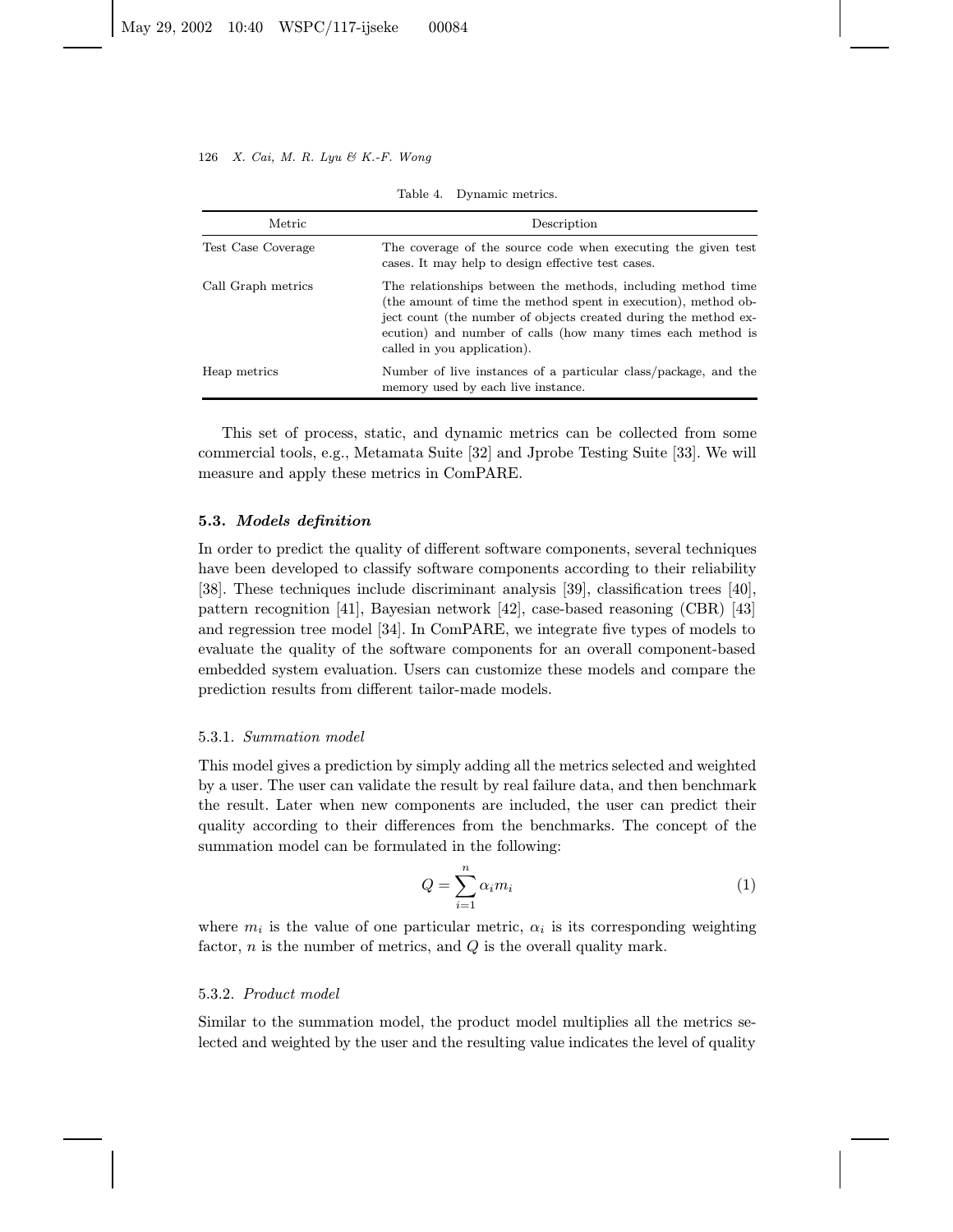of a given component. Similarly, the user can validate the result by real failure data, and then determine the benchmark for a later usage. The concept of the product model is shown as the following:

$$
Q = \prod_{i=1}^{n} m_i \tag{2}
$$

where  $m_i$  is the value of one particular metric, n is the number of metrics, and Q is the overall quality mark. Note that  $m_i$ 's are normalized as a value which is close to 1, so that none of them will dominate the result.

#### 5.3.3. Classification tree model

Classification tree model [40] is used to classify the candidate components into different quality categories by constructing a tree structure. All the candidate components are leaves in the tree. Each node of the tree represents a metric (or a composed metric calculated by other metrics) of a certain value. All the children of the left sub tree of the node represent those components whose value of the same metric is smaller than the value of the node, while all the children of the right sub-tree of the node are those components whose value of the same metric is equal to or larger than the value of the node.

In ComPARE, a user can define the metrics and their values at each node from the root to the leaves. Once the tree is constructed, a candidate component can be directly classified by following the threshold of each node in the tree until it reaches a leaf node. Again, the user can validate and evaluate the final tree model after its definition. Below is an example of the outcome of a tree model. At each node of the tree there are metrics and values, and the leaves represent the components with certain number of predicted faults in the classification result.



Fig. 13. An example of classification tree model.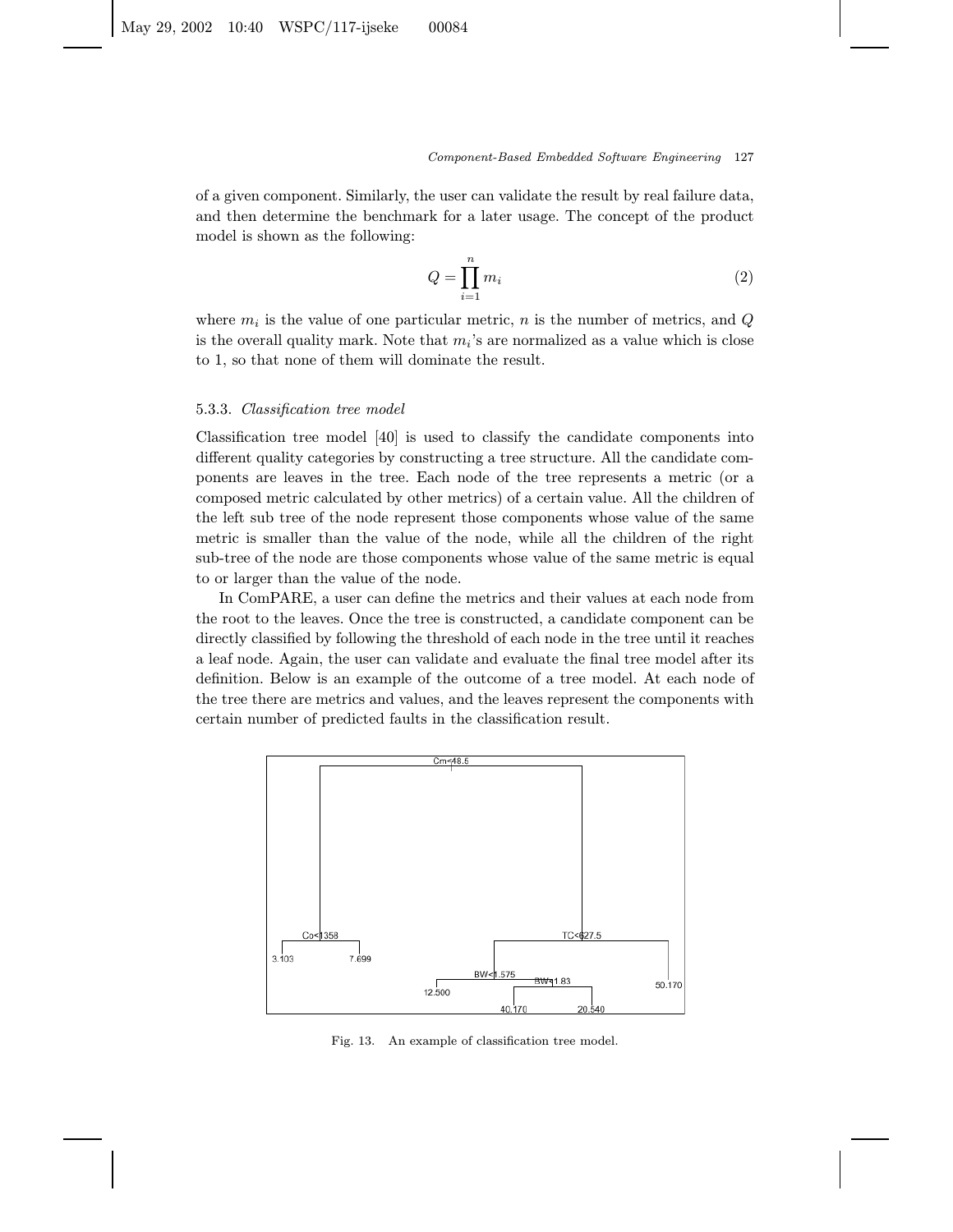#### 5.3.4. Case-based reasoning model

Case-based reasoning (CBR) has been proposed for predicting the quality of software components [43]. A CBR classifier uses previous "similar" cases as the basis for the prediction. Previous cases are stored in a case base. Similarity is defined in terms of a set of metrics. The major conjecture behind this model is that the candidate component that has a similar structure to the components in the case base will inherit a similar quality level.

A CBR classifier can be instantiated in different ways by varying its parameters. But according to the previous research, there is no significant difference in prediction validity when using any combination of parameters in CBR. So we adopt the simplest CBR classifier modeling with Euclidean distance, z-score standardization [43], but no weighting scheme. Finally, we select the single, nearest neighbor for the prediction purpose.

#### 5.3.5. Bayesian network model

Bayesian networks (also known as Bayesian Belief Networks, BBN) is a graphical network that represents probabilistic relationships among variables [42]. BBNs enable reasoning under uncertainty. Besides, the framework of Bayesian networks offers a compact, intuitive, and efficient graphical representation of dependence relations between entities of a problem domain. The graphical structure reflects properties of the problem domain directly, which provides a tangible visual representation as well as a sound mathematical basis in Bayesian probability [44]. The foundation of Bayesian networks is the following theorem known as Bayes' Theorem:

$$
P(H|E,c) = \frac{P(H|c)P(E|H,c)}{P(E|c)}
$$
\n(3)

where  $H, E, c$  are independent events, and P is the probability of such event under certain circumstances.

With BBNs, it is possible to integrate expert beliefs about the dependencies between different variables and to propagate consistently the impact of evidence on the probabilities of uncertain outcomes, such as "unknown component quality". Details of the BBN model for quality prediction can be found in [42]. Users can also define their own BBN models in ComPARE and compare the results with other models.

#### 5.4. Operations in ComPARE

As a generic quality assessment environment for component-based embedded software system, ComPARE implements eight major functional areas: File Operations, Selecting Metrics, Selecting Criteria, Model Selection and Definition, Model Validation, Display Result, Windows Switch, and Help System. The details of some key functions are described in the following sections.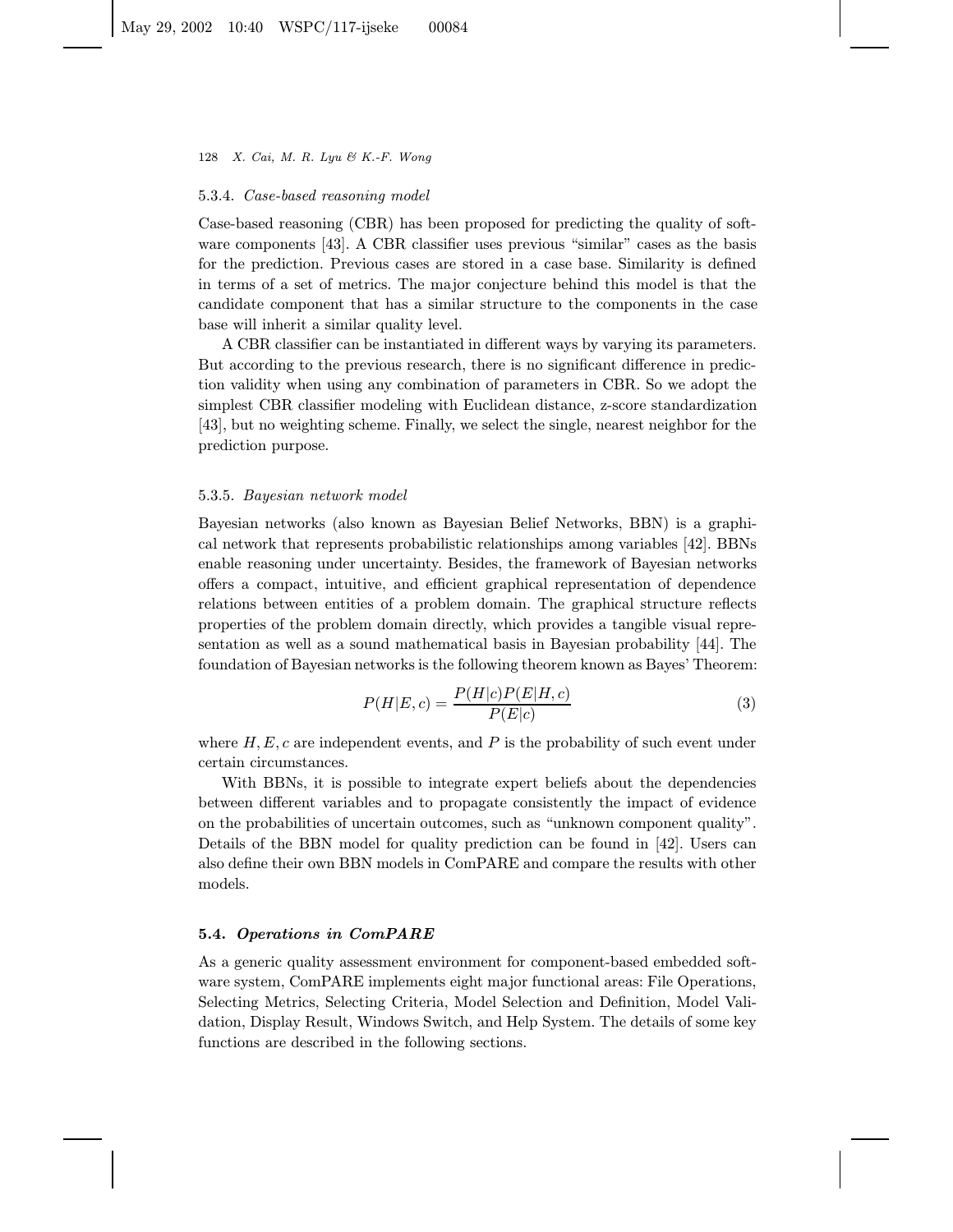## 5.4.1. Selecting metrics

Users can select the metrics they want to collect for the component-based embedded systems. Three categories of metrics are available: process metrics, static metrics and dynamic metrics. The details of these metrics are shown in Sec. 5.2.

## 5.4.2. Selecting and weighing criteria

After computing the different metrics, users need to select and weigh the criteria on these metrics before using them in the reliability modeling. Each metric can be selected or omitted, and if selected, be marked with the weight between 0 and 100%. Such information will provide input parameters later in the quality prediction models.

## 5.4.3. Models selection and definition

Models operations allow users to select or define the model they would like to perform in the evaluation. The users should give the probability of each item related to the overall quality of the candidate component.

## 5.4.4. Model validation

Model validation allows comparisons between different models and with respect to actual software failure data. It facilitates users to compare different results based on a chosen subset of the software failure data under certain validation criteria. The comparisons between different models in their predictive capability are summarized in a summary table. Model Validation operations are activated only when the software failure data are available.

## 5.5. Prototype

Under the framework that we have described, we prototyped a specific version of ComPARE which targets software components developed by the Java language for embedded systems. Java is one of the most popular languages used in off-theshelf components development today, and it is a common language binding in the three standard architecture of component-based embedded software development: CORBA, DCOM and Java/RMI.

Figures 14 and 15 show screen dumps for the described ComPARE prototype tool. The computation of various metrics for software components and application of quality prediction models can be seen as a straightforward process. Users also have flexible choices in selecting and defining different models. The combination of simple operations and a variety of quality models makes it easy for the users to identify an appropriate prediction model for a given component-based embedded system with its encapsulated components.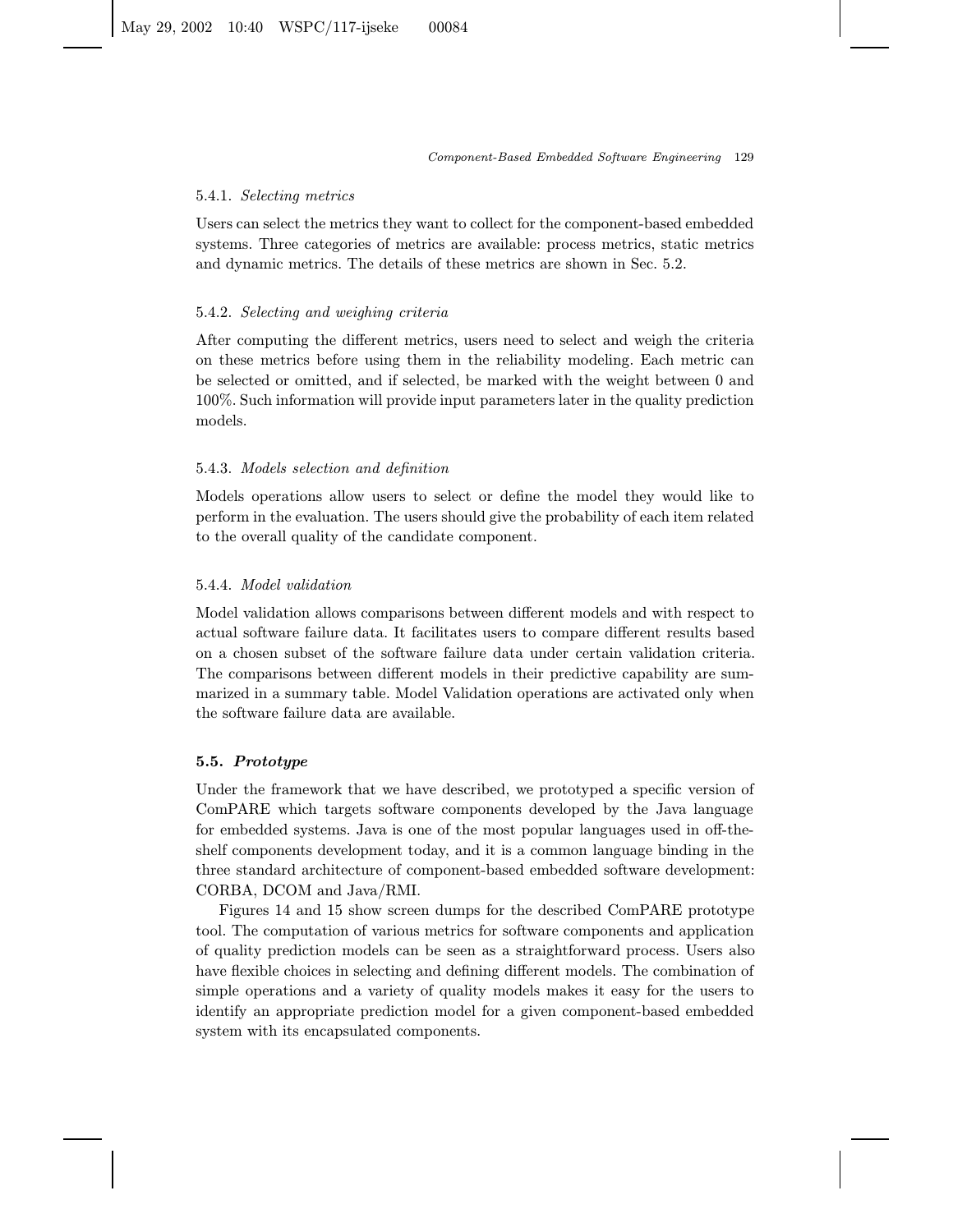

Fig. 14. GUI of ComPARE for metrics, criteria and tree model.



Fig. 15. GUI of ComPARE for prediction display, risky source code and result statistics.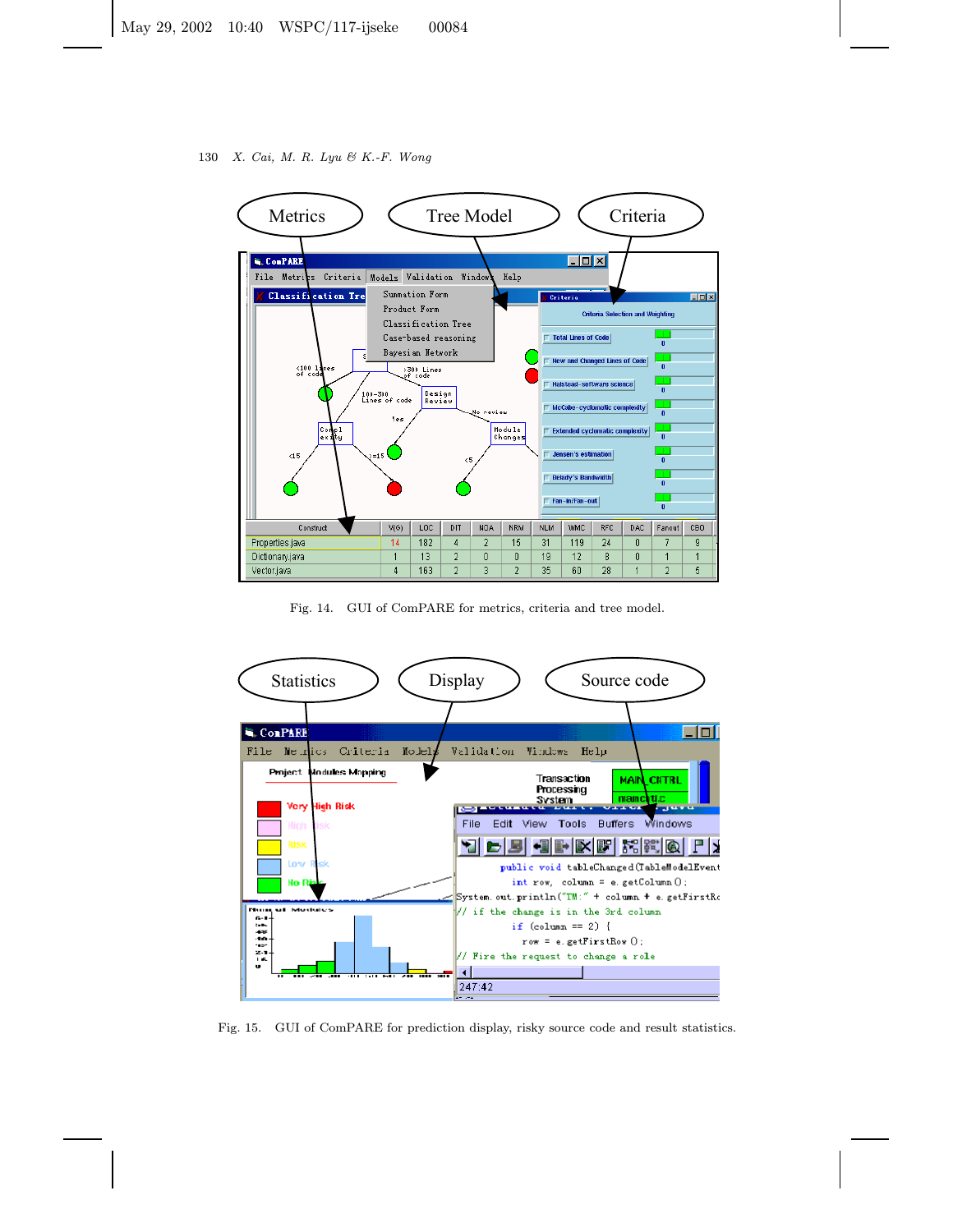## 6. Conclusions

In this paper, we introduce a component-based embedded software development framework and the features it inherits. We propose a QA model for componentbased embedded software development, which covers both the component QA and the system QA as well as their interactions. As far as we know, this is the first effort to formulate a QA model for developing embedded systems based on component technologies. We further propose a generic quality assessment environment for component-based embedded systems: ComPARE. ComPARE is new in that it collects metrics of more aspects for embedded software systems, including process metrics, static code metrics, and dynamic metrics for software components, integrates reliability assessment models from different techniques used in current quality prediction area, and validates these models against the failure data collected in real life. ComPARE can be used to assess real-life off-the-shelf components and to evaluate and validate the models selected for their evaluation. The overall component-based embedded system can then be composed and analyzed seamlessly. ComPARE can be an effective environment to promote component-based embedded system construction with higher reliability evaluation and proper quality assurance.

## Acknowledgements

The work described in this paper was fully supported by a grant from the Research Grants Council of the Hong Kong Special Administrative Region (Project No. CUHK4222/01E), and the Open Component Foundation under the Innovation and Technology Fund (Reference No. AF/94/99).

## References

- 1. http://www.utdallas.edu/research/esc/.
- 2. E. A. Lee, "What's ahead for embedded software?" Computer, Sept. 2000, pp. 18–26.
- 3. A. Rhodes, "Component-based development for embedded systems", Proc. Embedded of Systems Conference, No. 313.
- 4. G. Pour, "Software component technologies: JavaBeans and ActiveX", Proc. Technology of Object-Oriented Languages and Systems, 1999, pp. 398–398.
- 5. G. Pour, "Component-based embedded software development approach: New opportunities and challenges", Proc. Technology of Object-Oriented Languages, 1998, TOOLS 26, pp. 375–383.
- 6. A. W. Brown and K. C. Wallnau, "The current state of CBSE", IEEE Software 15 (1998) 37–46.
- 7. M. L. Griss, "Software reuse architecture, process, and organization for business success", Proc. Eighth Israeli Conference on Computer Systems and Software Engineering, 1997, pp. 86–98.
- 8. IBM: http://www4.ibm.com/software/ad/sanfrancisco.
- 9. U. Hansmann, L. Merk, M. S. Nicklous and T. Stober, Pervasive Computing Handbook, Springer, New York, 2001.
- 10. J. H. Jahnke and M. Entremont, "Component-based engineering of distributed embedded systems", Proc. Embedded Systems Conference, San Francisco, Apr. 2001, No. 371.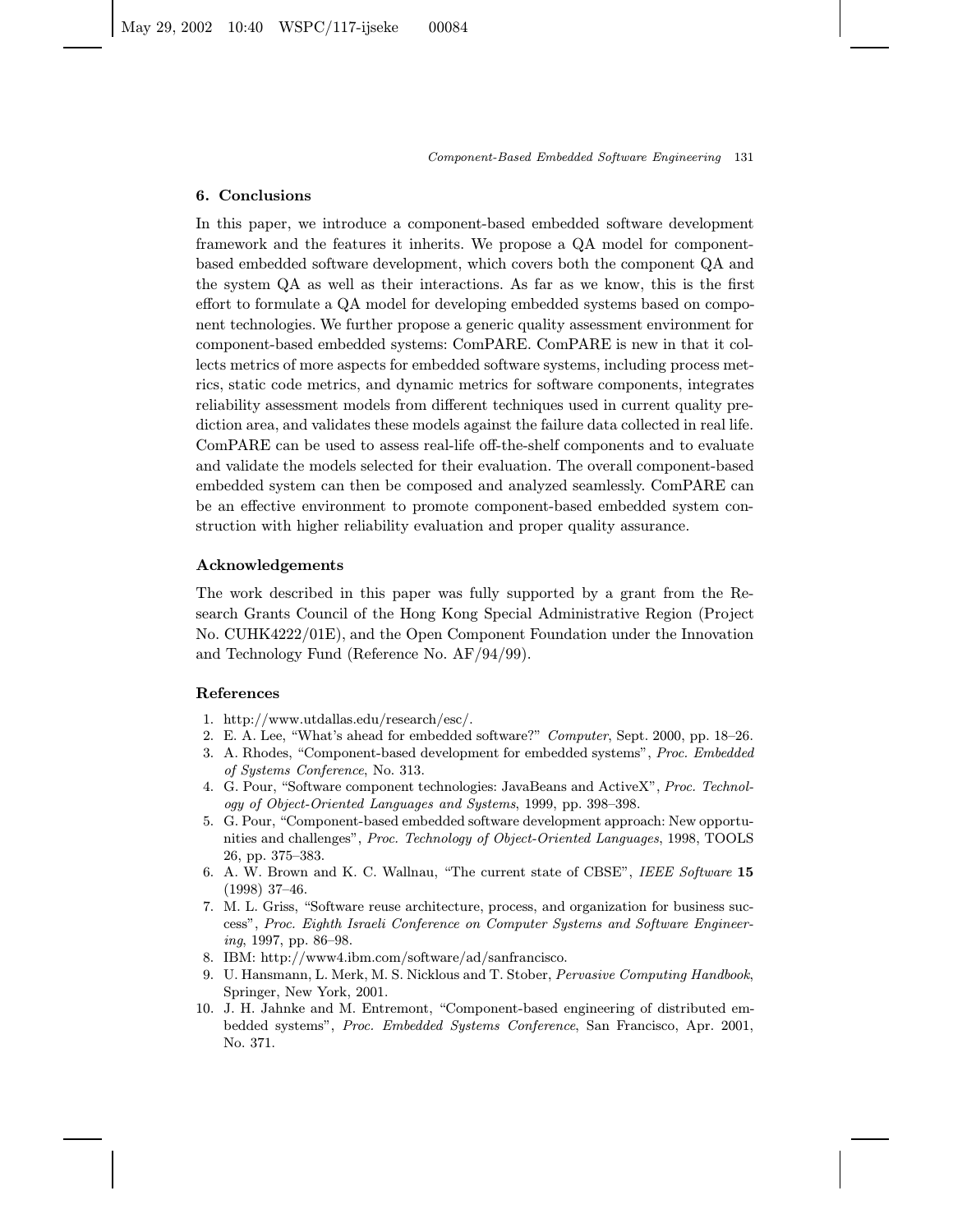- 132 X. Cai, M. R. Lyu & K.-F. Wong
- 11. M. Barr, "Developing embedded software in Java", Proc. Embedded Systems Conference, San Francisco, Apr. 2001, No. 371.
- 12. J. Currey, "Using CORBA to accelerate distributed application development and improve network management", Proc. Embedded Systems Conference, San Francisco, Apr. 2001, No. 444.
- 13. S. Mailet, "Using COM for embedded systems", Proc. Embedded Systems Conference, San Francisco, Apr. 2001, No. 504.
- 14. W. Kozaczynski and G. Booch, "Component-based embedded software engineering", IEEE Software 155 (1998) 34–36.
- 15. OMG: http://www.omg.org/corba/whatiscorba.html.
- 16. S. S. Yau and B. Xia, "Object-oriented distributed component software development based on CORBA", Proc. 22nd Ann. Int. Conf. of COMPSAC'98, 1998, pp. 246–251.
- 17. Microsoft: http://www.microsoft.com/isapi.
- 18. Y. M. Wang, O. P. Damani and W. J. Lee, "Reliability and availability issues in Distributed Component Object Model (DCOM)", Fourth Int. Workshop on Community Networking Proceedings, 1997, pp. 59–63.
- 19. SUN http://developer.java.sun.com/developer.
- 20. G. Pour, M. Griss and J. Favaro, "Making the transition to component-based enterprise software development: Overcoming the obstacles — Patterns for success", Proc. Technology of Object-Oriented Languages and Systems, 1999, pp. 419–419.
- 21. C. Szyperski, Component Software: Beyond Object-Oriented Programming, Addison-Wesley, New York, 1998.
- 22. S. M. Yacoub, B. Cukic and H. H. Ammar, "A component-based approach to reliability analysis of distributed systems", Proc. 18th IEEE Symposium on Reliable Distributed Systems, 1999, pp. 158–167.
- 23. S. M. Yacoub, B. Cukic and H. H. Ammar, "A scenario-based reliability analysis of component-based embedded software", Proc. 10th Int. Symposium on Software Reliability Engineering, 1999, pp. 22–31.
- 24. J. Q. Ning, K. Miriyala and W. Kozaczynski, "An architecture-driven, businessspecific, and component-based approach to software engineering", *Proc. Third Int.* Conf. on Software Reuse: Advances in Software Reusability, 1994, pp. 84–93.
- 25. C. Rajaraman and M. R. Lyu, "Reliability and maintainability related software coupling metrics in C++ programs", Proc. 3rd IEEE Int. Symposium on Software Reliability Engineering (ISSRE'92), 1992, pp. 303–311.
- 26. C. Rajaraman and M. R. Lyu, "Some coupling measures for C++ programs", Proc. TOOLS USA 92 Conference, August 1992, pp. 225–234.
- 27. I. Jacobson, M. Christerson, P. Jonsson, and G. Overgaard, Object-Oriented Software Engineering: A Use Case Driven Approach, Addison-Wesley, 1992.
- 28. M. R. Lyu, "Software reliability theory", Encyclopedia of Software Engineering, eds. J. J. Marciniak, Wiley, New York, 2001, pp. 1161–1630.
- 29. Hong Kong Productivity Council, http://www.hkpc.org/itd/servic11.htm, April, 2000.
- 30. F. Balarin, et al., Hardware-Software Co-Design of Embedded Systems, Kluwer Academic Publishers, Norwell, 1997.
- 31. M. R. Lyu, J. S. Yu, E. Keramidas and S. R. Dalal, "ARMOR: Analyzer for reducing module operational risk", Proc. 25th Int. Symposium on Fault-Tolerant Computing (FTCS-25), 1995, pp. 137–142.
- 32. http://www.metamata.com.
- 33. http://www.klgroup.com.
- 34. A. A. Keshlaf and K. Hashim, "A model and prototype tool to manage software risks",